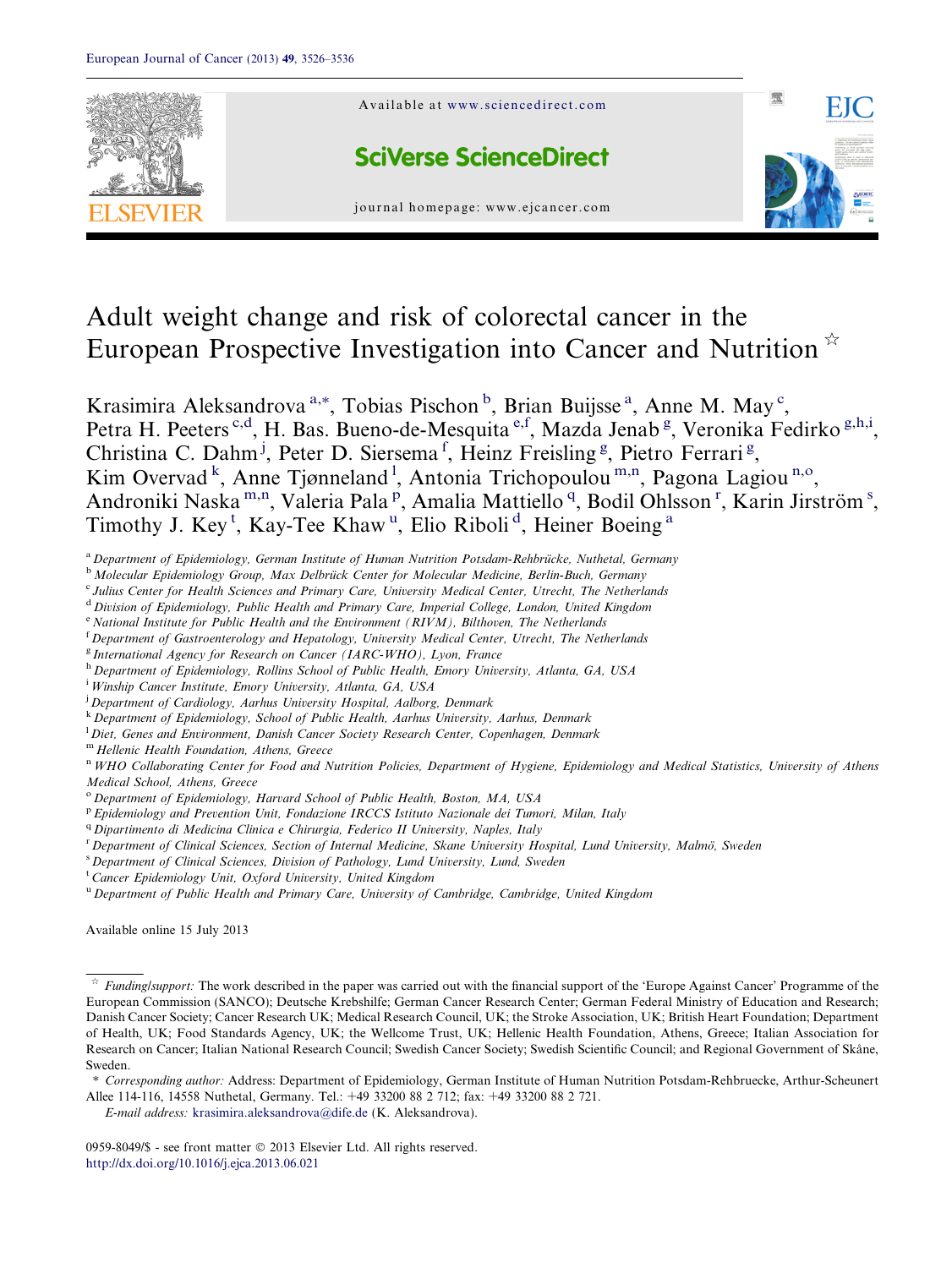#### **KEYWORDS**

Body weight change Colorectal neoplasms Abdominal obesity Cancer prevention

Abstract *Aim:* Weight change during adult life may reflect metabolic changes and influence colorectal cancer (CRC) development, but such role is not well established. We aimed to explore the association between adult weight change (from age 20 to 50) and CRC risk. In particular, we investigated differences according to colon and rectal cancer, sex and measures of attained adiposity.

Methods: We included 201,696 participants from six participating countries in the European Prospective Investigation into Cancer and Nutrition (1992–2010). During a mean follow-up of 11.2 years 2384 (1194 in men and 1190 in women) incident CRC cases occurred. Cox proportional hazard models adjusted for body mass index at age 20 and lifestyle factors at study recruitment were used to calculate hazard ratios (HRs) and 95% confidence intervals  $(CIs)$ .

Results: After multivariable adjustment, each kg of weight gained annually from age 20 to 50 was associated with a 60% higher risk of colon cancer (95% CI 1.20–2.09), but not rectal cancer (HR 1.13, 95% CI 0.79–1.62,  $P_{\text{interaction}} = 0.04$ ). The higher risk of colon cancer was restricted to people with high attained waist circumference at age 50 (HR 1.82, 95% CI 1.14–2.91,  $P_{\text{interaction}} = 0.02$ . Results were not different in men and women  $(P_{\text{interaction}} = 0.81)$ .

 $Conclusion(s)$ : Adult weight gain, as reflected by attained abdominal obesity at age 50, increases colon cancer risk in both men and women. These data underline the importance of weight management and metabolic health maintenance in early adult life years for colon cancer prevention.

© 2013 Elsevier Ltd. All rights reserved.

## 1. Introduction

Colorectal cancer (CRC) is the third most common cancer in men (663,000 cases, 10.0% of the total) and the second in women (570,000 cases, 9.4% of the total) worldwide and prevention strategies for reducing cancer-associated burden are highly demanded.<sup>1</sup> Excess body weight has been identified as one of the modifiable lifestyle factors convincingly related to CRC risk.<sup>[2](#page-8-0)</sup> However, an important question still to be answered is whether fluctuations in weight over time may also contribute to CRC risk. Weight change in different life periods can be regarded as a dynamic measure reflecting different health outcomes. History of weight gain in middle life may be indicative of the formation of metabolic processes or diet-lifestyle characteristics that are not reflected adequately by a static measure of body fatness like body mass index  $(BMI)$ .<sup>[3](#page-8-0)</sup> Middle life weight gain, even among those with initially healthy weight, has been related to a higher chronic disease risk and a reduced probability of healthy survival in older ages.<sup>[4](#page-8-0)</sup> Since the year 2000, when the International Agency for Research on Cancer judged that evidence in support of the association between weight change and risk of CRC is limited,<sup>[5](#page-8-0)</sup> a number of prospective cohort<sup>6–9</sup> and casecontrol studies $10-13$  have explored these associations. However, the evidence remains inconclusive about whether associations may be different by colon and rectal cancer, sex and measures of attained adiposity. Current research indicates that the relation between obesity and CRC incidence is stronger for cancer of the colon than cancer of the rectum<sup>14</sup>; but it is not clear if this is true also with regard to weight change, as most of the studies to date have been of small sample size and did not report results by cancer site. Also, studies observed these associations to be present either in men only<sup>[18,22,25](#page-9-0)</sup> or in women<sup>[15,16](#page-9-0)</sup>; while the few studies combining data for men and women did not evaluate whether differences by sex were statistically significant. Finally, the potential influence of body size at young and late adult age on the association between weight change in middle life and CRC risk has not been sufficiently evaluated. Some studies have questioned whether weight change may be associated with disease incidence beyond its effect on attained adiposity.<sup>[17](#page-9-0)</sup> In particular, it is of interest to explore whether the associations may be modified by attained abdominal obesity as measured by waist circumference (WC) which is more closely related to metabolic changes compared to general obesity as determined by BMI.<sup>[18](#page-9-0)</sup> To help clarify this evidence, we prospectively investigated the association between adult weight change (from age 20 to 50) and CRC risk in a large prospective study within the European Prospective Investigation into Cancer and Nutrition (EPIC) cohort.

## 2. Methods

# 2.1. Study population and collection of data

EPIC is a large prospective cohort study with approximately 520,000 participants enrolled between 1992 and 1998 from 23 centres in 10 European countries. The present analysis is based on participant data from study centres in Denmark, Germany (Potsdam), Greece, Italy (Naples, Varese), Sweden (Malmö) and the United Kingdom, with available information on recalled body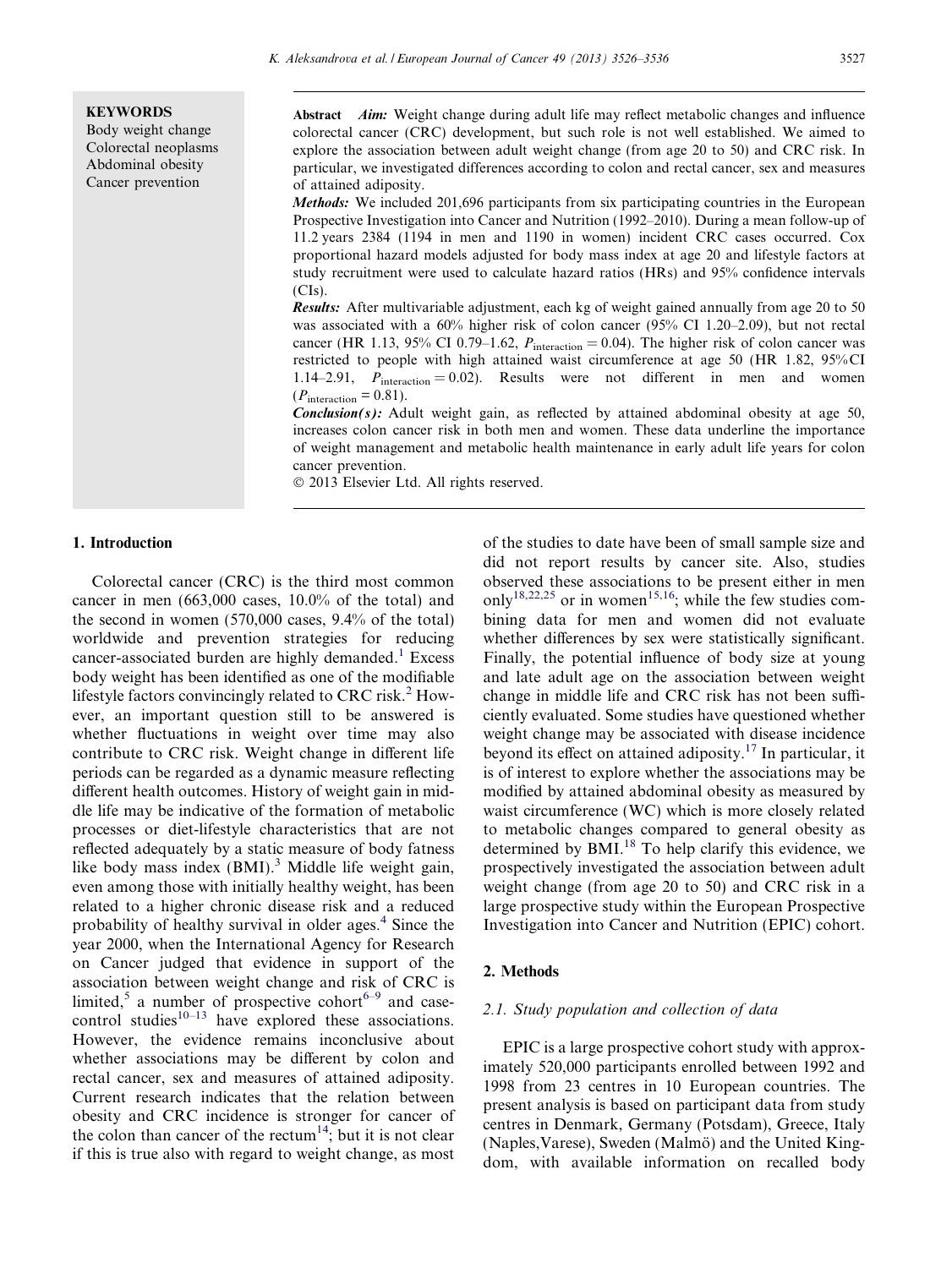weight at age 20 years and measured anthropometric characteristics at study enrolment. After excluding participants with prevalent cancer, those with missing questionnaire data  $(n = 252,623)$ ; as well as those with missing data on measured anthropometric characteristics ( $n = 92,011$ ), the study population eligible for the present analysis comprised of 74,091 men and 127,605 women. The follow-up was based on population cancer registries or a combination of methods including health insurance records, cancer and pathology registries and active follow-up through study subjects and their nextof-kin. The 10th Revision of the International Classification of Diseases (ICD) for injuries and causes of death was used for coding cancer incidence.

#### 2.2. Assessment of weight change

We used two approaches to model adult weight change: as an absolute measure of total weight change and as an annual estimate per year of study participation. The absolute weight change was defined as the difference between measured weight at study recruitment at average age 50 and recalled weight at age 20 years as reported in baseline questionnaires, as described previ-ously by Lahmann et al.<sup>[19](#page-9-0)</sup> Based on this variable, weight change categories were defined as follows:  $-2$  and  $+2$  kg as the referent category (stable weight); more than  $-2$  kg as weight loss; and more than  $+2$  kg as weight gain. Five weight change categories were further defined  $(2.1-5.0,$ 5.1–10.0, 10.1–15.0, 15.1–20.0, >20 kg) to be comparable with those used in previous studies. Because study participation time may influence total absolute weight change such that participants with longer time may have larger absolute change compared with participants with shorter time, and weight change may have a different effect than total change, average yearly weight variable was additionally computed. Annual weight change (kilograms per year) was computed as the difference between measured weight at recruitment and recalled weight at age 20, divided by time between age at recalled weight and measured weight at study recruitment. Annual weight change is a continuous variable that can be interpreted either as the mean yearly weight change (kg/y) between baseline and first follow up, or as the slope of a subject's weight trajectory throughout that period.<sup>[20](#page-9-0)</sup> Positive values will reflect weight gain, whereas negative values will indicate weight loss. In other terms, absolute weight change equals multiplied annual weight change by the number of years from age 20 to study recruitment.

## 2.3. Statistical analysis

Cox proportional hazard regression was used to estimate hazard ratios (HRs) and 95% confidence intervals (CIs) of CRC incidence for each weight change category. Age was used as the underlying (primary dependent) time variable in the counting process formulation, with entry time defined as the subject's age at recruitment, and exit time defined as the subject's age at cancer diagnosis or censoring date. The crude model was stratified by age at recruitment, study centre and sex (in analyses including all participants). The multivariable-adjusted model was adjusted for weight at age 20 (kg) and CRC risk factors, including smoking status, education, alcohol, physical activity, red and processed meat, fish and shellfish, fruits and vegetables, fibre, WC and BMI at age 50. In this analysis, missing dietary data  $(n = 438)$  were substituted with sex-specific median intakes in cases and controls. Trend tests were calculated on the basis of category-based scores, assigning a score from 1 to 7 to an individual according to absolute weight change categories. These associations were also examined continuously after including annual weight change (kg per year) in the model as an exposure variable. We also explored associations according to categories of annual weight change  $(<0.1, 0.1-0.3, 0.3-0.5, 0.5-1, >1$  kg per year). Using the category <0.1 kg per year as a reference category, we calculated the hazard risks of CRC, colon and rectal cancer in men and women, associated with each of these categories of annual weight change. We tested for linear trend in these associations by assigning sex-specific median values according to annual weight change categories. Restricted cubic spline regression was used to investigate whether the association between weight change per year and risk of CRC, colon and rectal cancer in the multivariable-adjusted model was linear. Models were fitted with 4 knots (5th, 25th, 75th, 95th percentile) of the weight change variable and non-linearity was evaluated with a Wald chi-square test. $^{21}$  $^{21}$  $^{21}$ 

Using annual weight change as an exposure variable, stratified analysis was performed across categories of BMI at age 20, BMI and WC at study recruitment; in women by menopausal status (pre-menopausal/postmenopausal) and in postmenopausal by hormonal replacement therapy use (yes/no). Effect modification on the multiplicative scale by cancer sub-site and sex, as well as by factors that may be relevant for CRC risk was tested by using with the likelihood-ratio test comparing regression models with and without interaction terms.<sup>[22](#page-9-0)</sup> Main analyses were repeated excluding cases diagnosed with cancer during the first 2 years of follow-up to eliminate the possibility that the observed relationships were distorted by pre-existing disease. All *P*-values presented were two tailed, and  $P \leq 0.05$  was considered statistically significant. All analyses were performed using SAS Enterprise Guide version 4.3 (SAS Institute, Inc., Cary, North Carolina, United States of America [USA]).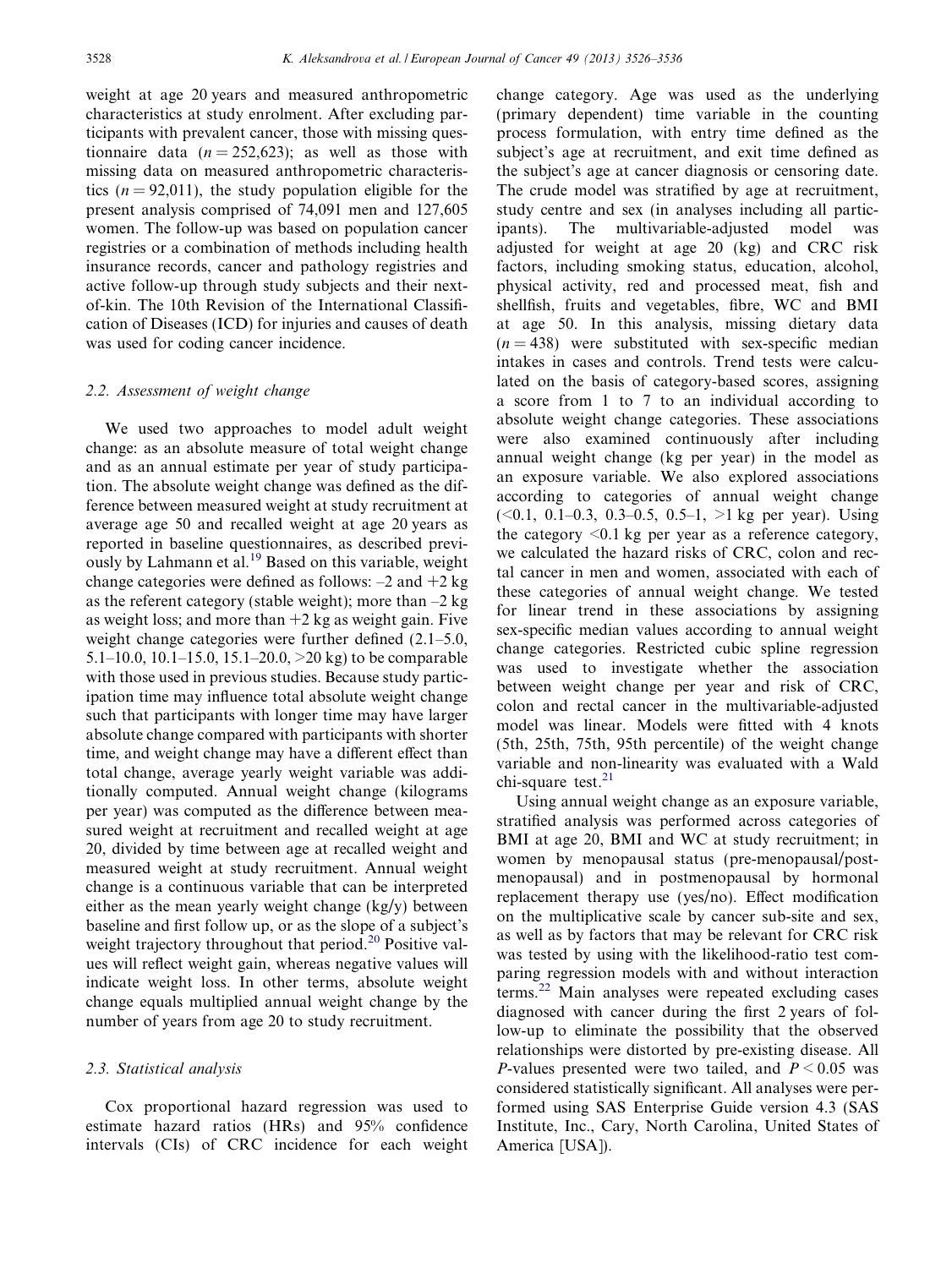During the follow-up period between 1992 and 2010, over an average of  $11.2 \pm 2.5$  follow-up years, 2384 incident CRC cancer cases (1194 in men and 1190 in women) were identified. The average age at study

recruitment was  $54.5 \pm 10.0$  in men and  $51.2 \pm 11.5$  in women. Baseline characteristics and details of established risk factors for CRC across weight change categories are shown in [Table 1.](#page-4-0) Men and women who gained >20 kg weight had higher WC, were less educated, tending to be never or former smokers and eat more red and processed meat and less fibre, compared to the stable weight people.

In multivariable-adjusted Cox proportional hazard regression, annual weight change was statistically significantly associated with risk of CRC [\(Table 2](#page-5-0)). This association was present for colon cancer (HR 1.60, 95% CI 1.20–2.09, [Table 3\)](#page-6-0), but not for rectal cancer (HR 1.13, 95% CI 0.79–1.62,  $P_{\text{interaction}} = 0.04$ , [Table 4](#page-7-0)). Relative to people who had an annual weight change of  $\leq 0.1$  kg per year, the HR-s for people with 0.1–0.3, 0.3–0.5, 0.5–1 and  $>1$  kg of weight gain per year were as follows, 1.01 (95% CI 0.83–1.24), 1.21 (95% CI 0.98–1.50), 1.32 (95% CI 1.05–1.65) and 2.05 (95% CI 1.37–3.07), respectively;  $P_{\text{trend}} = 0.003$ . Overall, people who gained >20 kg of weight since age 20 had a 38% higher risk of colon cancer compared to those whose weight remained stable ( $P_{\text{trend}} = 0.01$ , [Table 3](#page-6-0)). There was no evidence for a non-linear shape of the association between weight change and risk of CRC  $(P_{\text{non-linearity}} = 0.99)$ , colon cancer  $(P_{\text{non-linearity}} = 0.40)$ and rectal cancer ( $P_{\text{non-linearity}} = 0.08$ ), as assessed by cubic spline regression.

For colon cancer, the multivariable-adjusted HR associated with each kg of weight change annually from age 20 to 50 years was 1.42 (95% CI 0.96–2.11) in men and 1.82 (95% CI 1.24–2.69) in women ([Table 3](#page-6-0)). The differences by sex were not statistically significant  $(P_{\text{interaction}} = 0.81)$ . In men, adjustment for individual risk factors of colon cancer slightly attenuated the risk estimates and this effect was partly accounted by fibre intake. Thus, the multivariable HR of colon cancer without fibre was  $1.53$  (95% CI 1.03–2.28); whereas after including fibre it was 1.42 (95% CI 0.96–2.11).

When in additional analyses the multivariableadjusted model for colon cancer was also adjusted for WC at age 50, the association in all participants was no longer statistically significant (HR 1.33, 95% CI 0.83–2.14). Similar adjustment for BMI at age 50 did not appreciably change risk estimates (HR 1.84, 95% CI 1.05–3.22). Annual weight change was associated with colon cancer risk in the group with high WC (multivariable-adjusted HR 1.82, 95% CI 1.14–2.91); whereas no association was seen in the group with low WC (HR 1.03, 95% CI 0.57–1.58,  $P_{\text{interaction}} = 0.02$ ). No statistically significant interaction was seen by BMI at age 20 and BMI at age 50 ([Table 5\)](#page-8-0). In women, annual weight change was associated with colon cancer in premenopausal women (multivariable-adjusted HR 10.9, 95% CI 1.46–82.5), whereas no significant association was observed in postmenopausal women (HR 1.31, 95% CI 0.77–2.23; however, these differences were not statistically significant (P interaction by menopausal status  $= 0.22$ ). No substantial differences in the associations were seen by hormonal replacement therapy in postmenopausal women ([Table 1 Supplement\)](#page-8-0). Additional analyses excluding cases incident during the first 2 years of follow-up ( $n = 262$ ) did not substantially change the HRs. For example, the HR for CRC risk associated with each kg of weight change annually from age 20 to 50 years was 1.30 (95% CI 1.05–1.60).

## 4. Discussion

In this large prospective cohort study, weight change in middle life years (from age 20 to 50) was associated with higher risk of colon cancer in both men and women, but not with rectal cancer, independent of weight at age 20 and other established CRC risk factors. These associations were present only in the group of people with high attained WC at age 50 suggesting that it is particularly fat accumulation in the abdominal area that is important for the risk of colon cancer.

We were particularly interested in exploring the effect of long-term weight change from early to middle adulthood on one side because of the aetiological plausibility that metabolic changes occurring on the long run in adult life may influence CRC development; and on the other side because of the stronger potential for early cancer prevention at younger ages. Direct comparison with previous studies is somewhat difficult, since definitions of weight change differ in terms of assessment (prospective or retrospective), life periods considered or categories used to quantify change. Nevertheless, consistent with our study, most prior studies have used recalled weight between ages 18 and 25 years as the baseline weight. $6-8,10,23-26$ 

We observed an increased risk associated with weight change for colon cancer but not for rectal cancer. Previous evidence for these associations by colon and rectal cancer is limited and inconsistent. $9,10,27$  A more recent study in the National Institutes of Health-AARP Cohort, based on 4076 incident CRC cases, reported that weight gained between the ages of 18 and 35 years and between 18 years of age and age at study recruitment (approximately 63 years) was associated with higher risk of colon cancer in men<sup>[9](#page-9-0)</sup>; whereas no association was seen for rectal cancer. Our results confirm these findings as well as previous observations showing differences by cancer site in the associations with BMI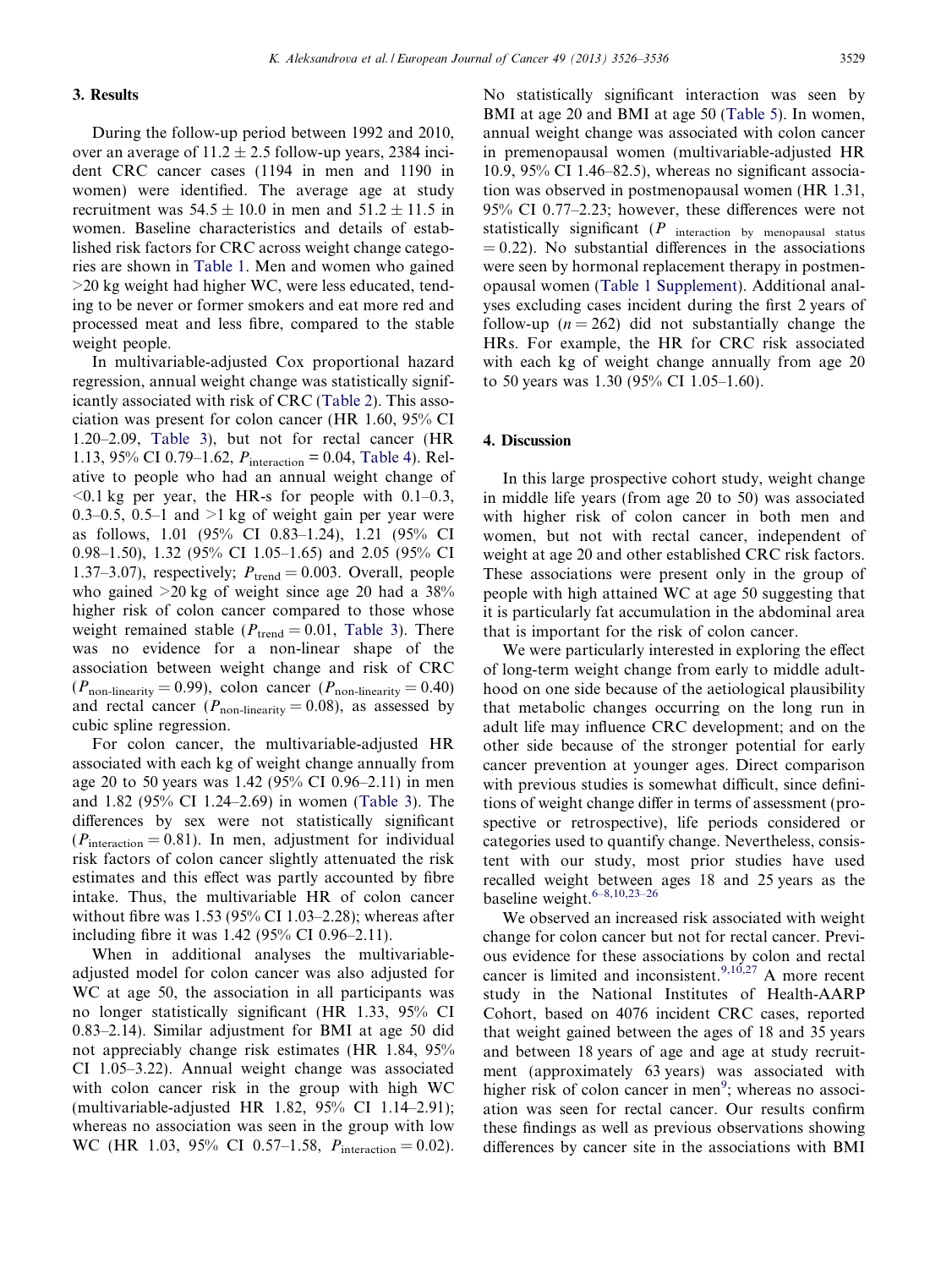<span id="page-4-0"></span>Characteristics of study sample by categories of adult life weight change, the European Prospective Investigation into Cancer and Nutrition Study, 1992–2010.

|                                                           | Weight change (kg)         |                            |                            |                            |                            |                            |                            |
|-----------------------------------------------------------|----------------------------|----------------------------|----------------------------|----------------------------|----------------------------|----------------------------|----------------------------|
|                                                           | Stable $\pm 2$ kg          | Loss $\leq -2$ kg          | Gain 2-5 kg                | Gain 5-0 kg                | Gain 10-15 kg              | Gain 15-20 kg              | $Gain > 20$ kg             |
| $\cal N$                                                  | 25,072                     | 16,801                     | 25,220                     | 43,879                     | 35,960                     | 24,076                     | 30,688                     |
| Women, %                                                  | 68.7                       | 70.0                       | 66.5                       | 63.1                       | 60.3                       | 59.2                       | 59.4                       |
| Age at study recruitment, y,<br>mean $(SD)$               | 47.6 (13.7)                | 50.6 (13.4)                | 49.9 (11.9)                | 52.2 $(10.5)$              | 53.9 (9.4)                 | 54.9 (8.8)                 | 55.7(8.3)                  |
| Weight at age 20 <sup>a</sup> ,                           | 61.8(10.0)                 | 68.3 (12.9)                | 61.1(9.8)                  | 61.2(10.1)                 | 61.1(10.3)                 | 60.9(10.5)                 | 61.0(11.1)                 |
| kg, mean (SD)                                             |                            |                            |                            |                            |                            |                            |                            |
| Weight at study recruitment,<br>kg, mean (SD)             | 62.0(10.0)                 | 61.5(11.1)                 | 64.8(9.9)                  | 68.8 (10.2)                | 73.6 (10.4)                | 78.4 (10.6)                | 89.1 (13.6)                |
| Absolute weight change <sup>b</sup> ,<br>kg, mean (SD)    | 0.25(1.2)                  | $-6.8(5.6)$                | 3.7(0.9)                   | 7.6(1.4)                   | 12.5(1.4)                  | 17.5(1.4)                  | 28.0(7.9)                  |
| Annual weight change,<br>kg per year, mean (SD)           | 0.05(1.7)                  | $-0.35(1.2)$               |                            |                            |                            |                            |                            |
| Body Mass Index at age 20,<br>$\text{kg/m}^2$ , mean (SD) | 22.1(2.6)                  | 24.6 (3.9)                 | 21.9(2.5)                  | 21.8(2.5)                  | 21.7(2.6)                  | 21.6(2.7)                  | 21.6(3.0)                  |
| Body Mass Index at age 50°,<br>$kg/m2$ , mean (SD)        | 22.2(2.6)                  | 22.2(3.1)                  | 23.2(2.5)                  | 24.6(2.6)                  | 26.2(2.7)                  | 27.9(2.8)                  | 31.6(4.3)                  |
| Waist circumference, cm,<br>mean(SD)                      | 75.5(9.9)                  | 75.7 (10.5)                | 77.9(9.9)                  | 81.8 (10.3)                | 86.3 (10.2)                | 90.8 (10.3)                | 99.5 (11.9)                |
| Education, %                                              |                            |                            |                            |                            |                            |                            |                            |
| No school degree or<br>primary school                     | 17.8                       | 23.9                       | 19.3                       | 23.7                       | 28.8                       | 33.9                       | 41.2                       |
| Technical or professional<br>school                       | 40.2                       | 38.5                       | 40.8                       | 41.2                       | 41.2                       | 39.6                       | 36.4                       |
| Secondary school                                          | 35.3                       | 29.8                       | 33.4                       | 28.3                       | 23.7                       | 20.6                       | 17.4                       |
| University degree                                         | 6.7                        | 7.9                        | 6.5                        | 6.8                        | 6.3                        | 5.9                        | 5.0                        |
| Smoking status, %                                         |                            |                            |                            |                            |                            |                            |                            |
| Never smokers                                             | 51.1                       | 44.5                       | 49.5                       | 47.1                       | 44.0                       | 42.3                       | 44.4                       |
| Former smokers                                            | 23.1                       | 24.0                       | 25.9                       | 28.6                       | 31.8                       | 33.4                       | 33.3                       |
| Current smokers                                           | 24.5                       | 30.3                       | 23.3                       | 22.9                       | 22.6                       | 22.4                       | 20.7                       |
| Missing                                                   | 1.3                        | 1.2                        | 1.3                        | 1.5                        | 1.5                        | 1.4                        | 1.5                        |
| Physical activity, %                                      |                            |                            |                            |                            |                            |                            |                            |
| Inactive                                                  | 19.1<br>32.7               | 15.8<br>32.2               | 20.6<br>30.7               | 21.0<br>30.4               | 21.2<br>30.3               | 20.5<br>30.9               | 19.8<br>30.7               |
| Moderately inactive<br>Moderately active                  | 37.1                       | 40.5                       | 37.5                       | 38.0                       | 38.0                       | 38.6                       | 40.0                       |
| Active                                                    | 10.5                       | 10.8                       | 10.6                       | 9.8                        | 9.6                        | 9.1                        | 8.8                        |
| Missing                                                   | 0.8                        | 0.7                        | 0.7                        | 0.9                        | 0.9                        | 0.8                        | 0.8                        |
| Alcohol intake, g/day,                                    | 94.3                       | 73.9                       | 100.3                      | 108.0                      | 114.3                      | 105.9                      | 104.3                      |
| median $(IQR)$                                            | $(22.1 - 225.7)$           | $(13.8 - 208.4)$           | $(24.9 - 239.5)$           | $(27.5 - 260.0)$           | $(28.0 - 280.0)$           | $(23.4 - 275.6)$           | $(23.6 - 268.4)$           |
| Dietary intakes                                           |                            |                            |                            |                            |                            |                            |                            |
| Red and processed meat,                                   | 69.1                       | 70.0                       | 80.3                       | 90.5                       | 98.4                       | 101.0                      | 106.2                      |
| g/day, median (IQR)                                       | $(9.8 - 112.2)$            | $(16.0 - 112.9)$           | $(34.1 - 120.1)$           | $(54.6 - 128.9)$           | $(65.5 - 136.3)$           | $(70.5 - 139.7)$           | $(74.7 - 147.2)$           |
| Fish and shellfish, g/day,                                | 24.2                       | 24.1                       | 27.2                       | 29.0                       | 30.8                       | 31.7                       | 31.2                       |
| median $(IQR)$                                            | $(7.2 - 42.1)$             | $(8.2 - 42.5)$             | $(12.5 - 44.5)$            | $(15.9 - 46.5)$            | $(17.2 - 48.3)$            | $(18.1 - 49.1)$            | $(18.2 - 48.9)$            |
| Fruits, g/day, median                                     | 201.2                      | 204.2                      | 194.6                      | 190.9                      | 188.2                      | 189.2                      | 194.8                      |
| (IQR)<br>Vegetables, g/day,                               | $(114.6 - 323.3)$<br>209.7 | $(115.3 - 337.1)$<br>212.9 | $(111.9 - 308.7)$<br>200.3 | $(110.1 - 305.6)$<br>193.3 | $(106.6 - 304.9)$<br>186.0 | $(107.5 - 312.4)$<br>184.9 | $(107.5 - 324.7)$<br>186.1 |
| median $(IQR)$                                            | $(135.0 - 313.9)$          | $(131.9 - 323.0)$          | $(129.5 - 298.9)$          | $(125.6 - 201.6)$          | $(119.9 - 284.1)$          | $(117.4 - 287.0)$          | $(115.5 - 300.1)$          |
| Fibre intake, g/day,                                      | 23.3                       | 23.3                       | 22.9                       | 22.7                       | 22.2                       | 22.0                       | 21.9                       |
| median $(IQR)$                                            | $(18.3 - 29.4)$            | $(18.1 - 29.8)$            | $(18.2 - 28.8)$            | $(17.9 - 28.3)$            | $(17.6 - 27.7)$            | $(17.4 - 27.4)$            | $(17.2 - 27.3)$            |
| Postmenopausal women, %                                   | 9.5                        | 8.1                        | 10.7                       | 21.2                       | 19.2                       | 13.5                       | 17.9                       |
| Hormonal replacement<br>therapy use, %                    | 9.8                        | 7.2                        | 12.1                       | 24.4                       | 20.3                       | 12.8                       | 13.4                       |

Abbreviations: IQR, interquartile range; SD, standard deviation; n, number.

<sup>a</sup> Recalled weight at age 20 years, except for German cohort (recalled weight at age 25 years).

 $<sup>b</sup>$  Adult life weight change from age 20 to 50 was calculated as the difference between measured weight at study recruitment at average age</sup> 50 years and recalled weight at age 20 years.

<sup>c</sup> Average age at study recruitment.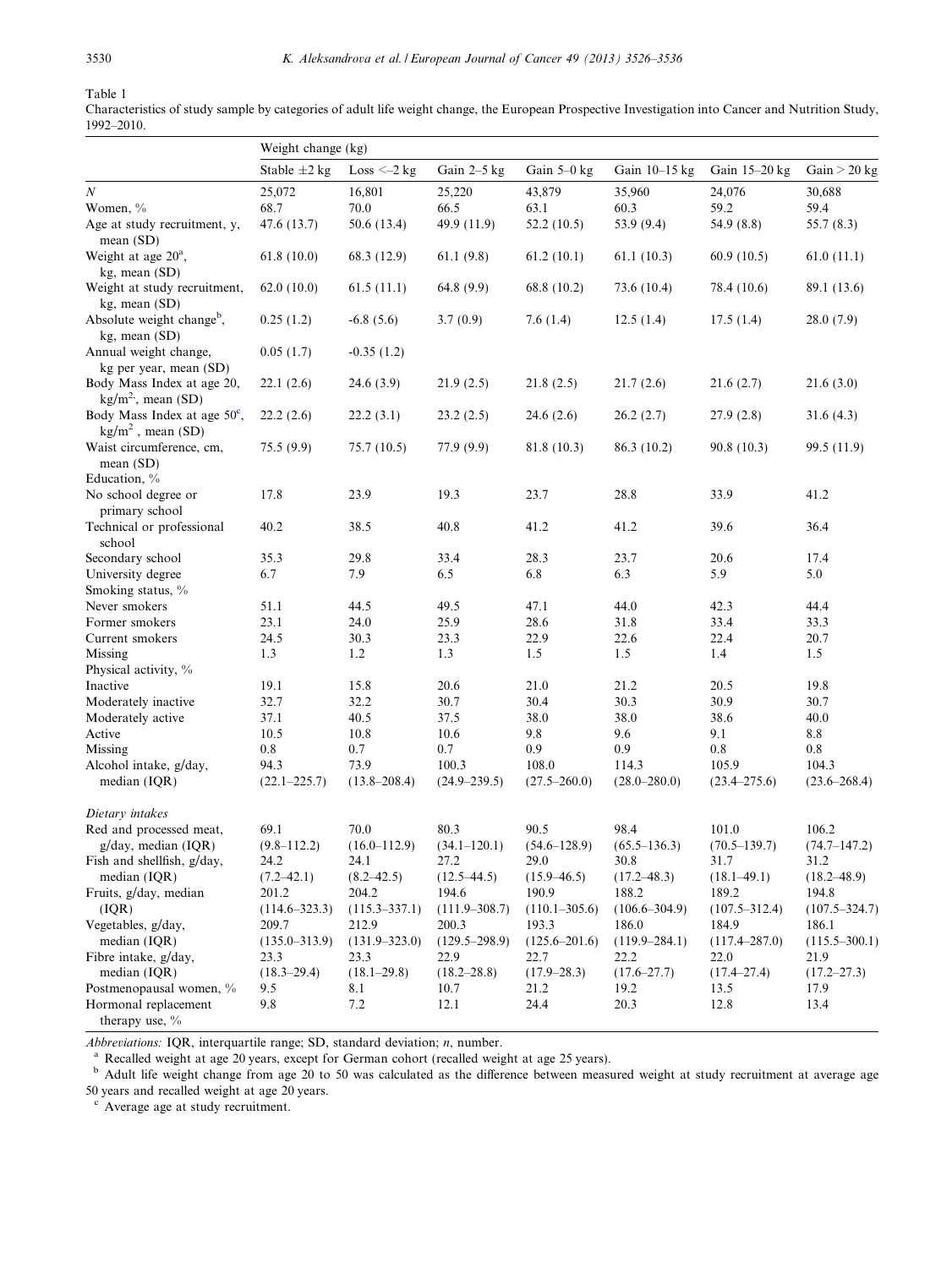<span id="page-5-0"></span>Hazard ratios and 95% confidence intervals for colorectal cancer in relation to adult weight change, the European Prospective Investigation into Cancer and Nutrition Study, 1992–2010.

| Cases,<br>Measure<br>$\boldsymbol{n}$ |     | All subjects          |                                                              | Cases,<br>$\boldsymbol{n}$ | Men             |                                                              | Cases,<br>$\boldsymbol{n}$ | Women           |                                                              |
|---------------------------------------|-----|-----------------------|--------------------------------------------------------------|----------------------------|-----------------|--------------------------------------------------------------|----------------------------|-----------------|--------------------------------------------------------------|
|                                       |     |                       | Crude model <sup>a</sup> Multivariable<br>model <sup>b</sup> |                            |                 | Crude model <sup>a</sup> Multivariable<br>model <sup>b</sup> |                            |                 | Crude model <sup>a</sup> Multivariable<br>model <sup>b</sup> |
|                                       |     | HR (95%CI) HR (95%CI) |                                                              |                            |                 | HR (95%CI) HR (95%CI)                                        |                            |                 | HR (95%CI) HR (95%CI)                                        |
| Absolute weight change (kg)           |     |                       |                                                              |                            |                 |                                                              |                            |                 |                                                              |
| Loss $\leq 2$ kg                      | 170 | 1.11                  | 1.06                                                         | 68                         | 1.00            | $0.97(0.59-1.60)$                                            | 102                        | 1.20            | $1.13(0.74 - 1.77)$                                          |
|                                       |     | $(0.80 - 1.52)$       | $(0.65 - 1.13)$                                              |                            | $(0.62 - 1.62)$ |                                                              |                            | $(0.78 - 1.84)$ |                                                              |
| Stable $\pm 2$ kg                     | 217 | 1.00                  | 1.00 [Reference]                                             | 112                        | 1.00            | 1.00 [Reference]                                             | 105                        | 1.00            | 1.00 [Reference]                                             |
|                                       |     | [Reference]           |                                                              |                            | [Reference]     |                                                              |                            | [Reference]     |                                                              |
| Gain $2-5$ kg                         | 250 | 1.21                  | $1.24(0.92 - 1.66)$                                          | 113                        | 0.94            | $0.92(0.59-1.44)$                                            | 137                        | 1.50            | $1.55(1.04-2.29)$                                            |
|                                       |     | $(0.91-1.62)$         |                                                              |                            | $(0.61 - 1.45)$ |                                                              |                            | $(1.01 - 2.21)$ |                                                              |
| Gain $5-10$ kg                        | 471 | 1.12                  | $1.12(0.87-1.44)$                                            | 229                        | 1.14            | $1.11(0.75-1.63)$                                            | 242                        | 1.11            | $1.15(0.81-1.62)$                                            |
|                                       |     | $(0.87 - 1.44)$       |                                                              |                            | $(0.78 - 1.65)$ |                                                              |                            | $(0.79-1.56)$   |                                                              |
| Gain 10-15 kg                         | 457 | 1.12                  | $1.13(0.87-1.47)$                                            | 230                        | 1.03            | $1.00(0.68 - 1.48)$                                          | 227                        | 1.20            | $1.24(0.87-1.79)$                                            |
|                                       |     | $(0.87-1.45)$         |                                                              |                            | $(0.71 - 1.51)$ |                                                              |                            | $(0.84 - 1.71)$ |                                                              |
| Gain 15-20 kg                         | 351 | 1.30                  | $1.31(0.99-1.72)$                                            | 186                        | 1.19            | $1.15(0.77-1.70)$                                            | 165                        | 1.41            | $1.47(1.00-2.16)$                                            |
|                                       |     | $(0.99 - 1.70)$       |                                                              |                            | $(0.81 - 1.74)$ |                                                              |                            | $(0.97 - 2.06)$ |                                                              |
| Gain 20 kg                            | 468 | 1.36                  | $1.37(1.05-1.78)$                                            | 256                        | 1.35            | $1.27(0.86-1.86)$                                            | 212                        | 1.36            | $1.44(0.99-2.09)$                                            |
|                                       |     | $(1.05-1.76)$         |                                                              |                            | $(0.93 - 1.95)$ |                                                              |                            | $(0.94 - 1.96)$ |                                                              |
| $P$ for linear                        |     | 0.01                  | 0.01                                                         |                            | 0.02            | 0.08                                                         |                            | 0.23            | 0.12                                                         |
| trend                                 |     |                       |                                                              |                            |                 |                                                              |                            |                 |                                                              |
| Annual weight                         |     | 1.33                  | $1.36(1.10-1.69)$                                            |                            | $1.36(1.01 -$   | $1.32(0.96-1.80)$                                            |                            | 1.30            | $1.38(1.01-1.88)$                                            |
| change                                |     | $(1.08-1.64)$         |                                                              |                            | 1.83)           |                                                              |                            | $(0.97-1.75)$   |                                                              |
| (kg per year)                         |     |                       |                                                              |                            |                 |                                                              |                            |                 |                                                              |
| $P$ -value                            |     | 0.007                 | 0.005                                                        |                            | 0.04            | 0.09                                                         |                            | 0.08            | 0.04                                                         |
| $< 0.1$ kg per year 524               |     | 1.00                  | 1.00 [Reference]                                             | 244                        | 1.00            | 1.00 [Reference]                                             | 280                        | 1.00            | 1.00 [Reference]                                             |
|                                       |     | [Reference]           |                                                              |                            | [Reference]     |                                                              |                            | [Reference]     |                                                              |
| $0.1 - 0.3$ kg per                    | 723 | 1.02                  | $1.09(0.93 - 1.27)$                                          | 352                        | 1.06            | $1.07(0.81-1.40)$                                            | 371                        | 0.99            | $1.02(0.80-1.32)$                                            |
| year                                  |     | $(0.85 - 1.22)$       |                                                              |                            | $(0.82 - 1.38)$ |                                                              |                            | $(0.78 - 1.27)$ |                                                              |
| $0.3 - 0.5$ kg per                    | 602 | 1.08                  | $1.15(0.98-1.35)$                                            | 310                        | 1.13            | $1.10(0.83 - 1.47)$                                          | 292                        | 1.04            | $1.10(0.84-1.43)$                                            |
| year                                  |     | $(0.89 - 1.30)$       |                                                              |                            | $(0.86 - 1.49)$ |                                                              |                            | $(0.81 - 1.35)$ |                                                              |
| $0.5-1$ kg per year 454               |     | 1.28                  | $1.28(1.08-1.53)$                                            | 254                        | 1.51            | $1.46(1.09-1.97)$                                            | 200                        | 1.07            | $1.11(0.83 - 1.49)$                                          |
|                                       |     | $(1.05-1.56)$         |                                                              |                            | $(1.14 - 2.01)$ |                                                              |                            | $(0.81 - 1.42)$ |                                                              |
| $>1$ kg per year                      | 81  | 1.32                  | 1.50                                                         | 34                         | 1.05            | 1.03                                                         | 47                         | 1.64            | $1.75(1.03-3.00)$                                            |
|                                       |     | $(0.90 - 1.96)$       | $(1.08 - 2.09)$                                              |                            | $(0.58 - 1.88)$ | $(0.56 - 1.88)$                                              |                            | $(0.97 - 2.78)$ |                                                              |
| $P$ for linear                        |     | 0.008                 | $0.006\,$                                                    |                            | 0.02            | 0.05                                                         |                            | 0.05            | 0.06                                                         |
| trend                                 |     |                       |                                                              |                            |                 |                                                              |                            |                 |                                                              |

Abbreviations: HR, hazard ratio; CI, confidence interval.

Note: Analysis based on 74,091 men (1194 cases); 127,605 women (1190 cases).

P value for interaction by sex, 0.81.

<sup>a</sup> Crude model: Stratified by centre and age at recruitment. The model for all subjects was additionally stratified by sex.

<sup>b</sup> Multivariable model: Crude model was additionally adjusted for weight at age 20, smoking status (never, past, current or unknown), education (no school degree or primary school, technical or professional school, secondary school, university degree), alcohol intake (continuous), physical activity (inactive, moderately inactive, moderately active, active or missing), red and processed meat ( $g/day$ ), fish and shellfish( $g/day$ ), fruits and vegetables (g/day) and fibre intake (g/day).

and WC,<sup>[14](#page-9-0)</sup> but also with other lifestyle<sup>[28](#page-9-0)</sup> and metabolic factors.[14,29](#page-9-0)

In our study, adult weight change was associated with colon cancer in both men and in women. Similar associations for both genders have been reported by a small case-control study on colorectal adenomas, $25$  as well as in a large international case-control study involving Colon Cancer Family Registry participants.<sup>[12](#page-9-0)</sup> Our findings for men are in line with those reported by a number of prospective cohort<sup>6–8</sup> and case-control studies.<sup>[10–12](#page-9-0)</sup> Interestingly, in our data the association between weight change and CRC risk in men was partly explained by

intake of dietary fibre. Recent meta-analysis of prospective studies reported that dietary fibre, particularly cereal fibre and whole grains, was associated with a reduction in CRC risk.<sup>[30](#page-9-0)</sup> Higher intakes of dietary fibre and whole grains are inversely related to weight change<sup>[31,28](#page-9-0)</sup> and diabetes<sup>[18](#page-9-0)</sup>; thus it may be plausible that fibre exerts its protective effects through controlling weight and insulin resistance.

Our findings for a statistically significant association between women's weight change and colon cancer risk contradict results from a number of case-control<sup>[10–12](#page-9-0)</sup> and prospective studies.  $8,23,26,27,32$  For example, in the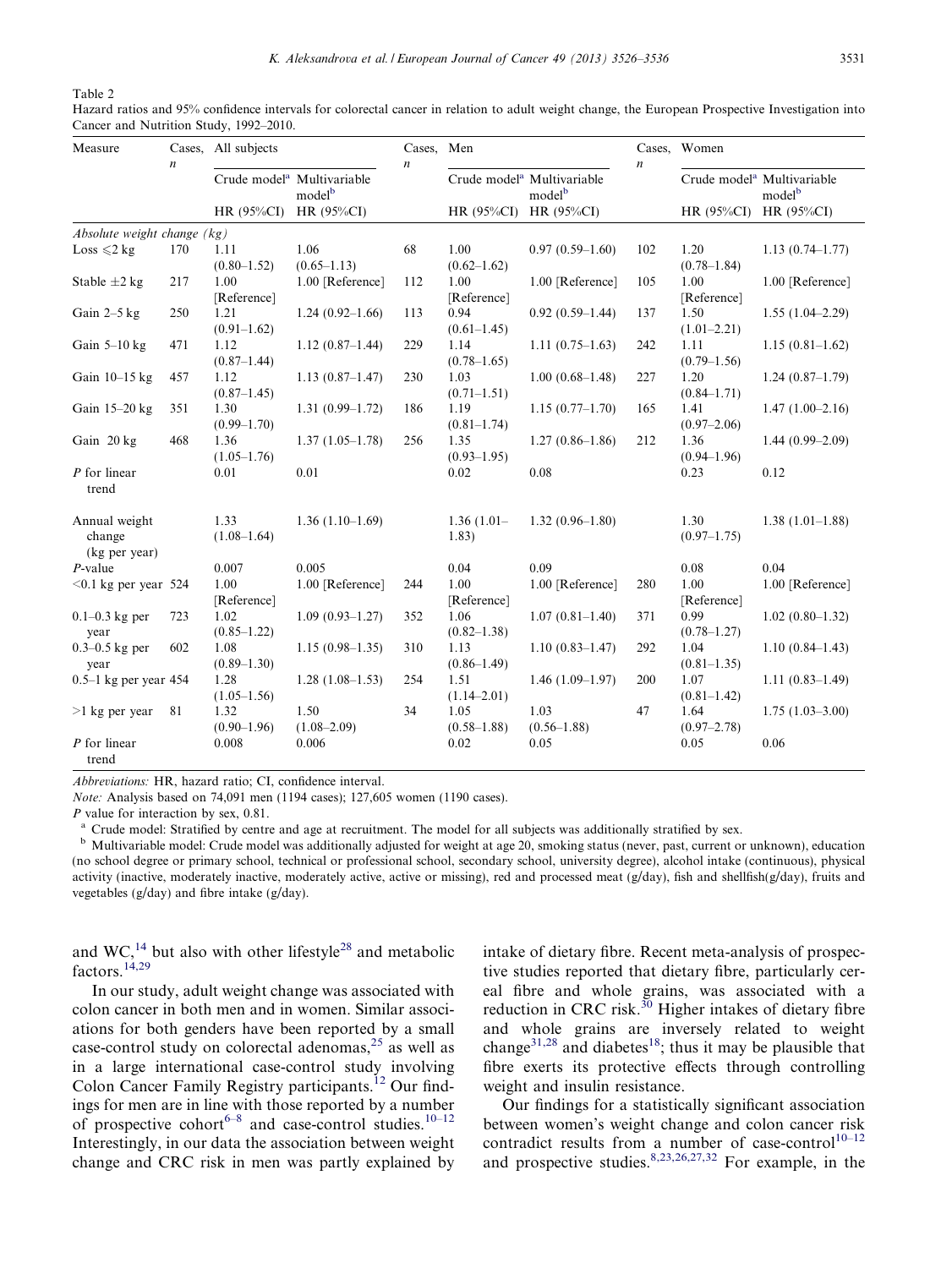| Measure                               | $\boldsymbol{n}$ | Cases, All subjects                                    |                                                   | Cases, Men<br>$\boldsymbol{n}$ |                                                        |                                                   |                  | Cases, Women                                           |                                                   |
|---------------------------------------|------------------|--------------------------------------------------------|---------------------------------------------------|--------------------------------|--------------------------------------------------------|---------------------------------------------------|------------------|--------------------------------------------------------|---------------------------------------------------|
|                                       |                  | Crude<br>model <sup>a</sup><br><b>HR</b><br>$(95\%CI)$ | Multivariable<br>model <sup>b</sup><br>HR (95%CI) |                                | Crude<br>model <sup>a</sup><br><b>HR</b><br>$(95\%CI)$ | Multivariable<br>model <sup>b</sup><br>HR (95%CI) | $\boldsymbol{n}$ | Crude<br>model <sup>a</sup><br><b>HR</b><br>$(95\%CI)$ | Multivariable<br>model <sup>b</sup><br>HR (95%CI) |
| Absolute weight change $(kg)$         |                  |                                                        |                                                   |                                |                                                        |                                                   |                  |                                                        |                                                   |
| Loss $\leq 2$ kg                      | 107              | 0.95<br>$(0.63 - 1.43)$                                | $0.89(0.59-1.35)$ 37                              |                                | 0.90<br>$(0.47 - 1.72)$                                | $0.84(0.43-1.64)$ 70                              |                  | 1.00<br>$(0.58 - 1.70)$                                | $0.97(0.56-1.68)$                                 |
| Stable $\pm 2$ kg                     | 133              | 1.00<br>[Reference]                                    | 1.00 [Reference] 67                               |                                | 1.00<br>[Reference]                                    | 1.00 [Reference] 66                               |                  | 1.00<br>[Reference]                                    | 1.00 [Reference]                                  |
| Gain $2-5$ kg                         | 152              | 1.19<br>$(0.82 - 1.72)$                                | $1.24(0.85-1.81)$ 65                              |                                | 1.13<br>$(0.65 - 1.97)$                                | $1.20(0.67 - 2.14)$ 87                            |                  | 1.24<br>$(0.75 - 2.04)$                                | $1.34(0.81 - 2.23)$                               |
| Gain $5-10$ kg                        | 280              | 0.98<br>$(0.70 - 1.36)$                                | $1.00(0.71-1.40)$ 122                             |                                | 0.95<br>$(0.58 - 1.56)$                                | $0.97(0.58 - 1.63)$ 158                           |                  | 1.01<br>$(0.65 - 1.58)$                                | $1.07(0.68 - 1.69)$                               |
| Gain $10-15$ kg                       | 266              | 0.94<br>$(0.67-1.32)$                                  | $0.96(0.68 - 1.36)$ 127                           |                                | 0.84<br>$(0.51-1.39)$                                  | $0.88(0.53 - 1.48)$ 139                           |                  | 1.02<br>$(0.64 - 1.63)$                                | $1.05(0.65-1.69)$                                 |
| Gain 15-20 kg                         | 226              | 1.19<br>$(0.84 - 1.69)$                                | $1.21(0.85-1.72)$ 114                             |                                | 1.09<br>$(0.66 - 1.79)$                                | $1.09(0.65-1.84)$ 112                             |                  | 1.30<br>$(0.81 - 2.10)$                                | $1.36(0.83 - 2.23)$                               |
| Gain >20 kg                           | 306              | 1.34<br>$(0.96 - 1.88)$                                | $1.38(0.97-1.95)$ 165                             |                                | 1.30<br>$(0.80 - 2.11)$                                | $1.31(0.78 - 2.19)$ 141                           |                  | 1.38<br>$(0.86 - 2.20)$                                | $1.49(0.92 - 2.42)$                               |
| P for linear trend                    |                  | 0.02                                                   | 0.01                                              |                                | 0.12                                                   | 0.13                                              |                  | 0.09                                                   | 0.05                                              |
| Annual weight change (kg<br>per year) |                  | 1.50<br>$(1.15-1.96)$                                  | $1.60(1.20-2.09)$                                 |                                | 1.34<br>$(0.92 - 1.94)$                                | $1.42(0.96-2.11)$                                 |                  | 1.68<br>$(1.16 - 2.43)$                                | $1.82(1.24 - 2.69)$                               |
| $P$ -value                            |                  | 0.0003                                                 | 0.001                                             |                                | 0.13                                                   | 0.08                                              |                  | 0.005                                                  | 0.002                                             |
| $\leq 0.1$ kg per year                | 326              | 1.00<br>[Reference]                                    | 1.00 [Reference] 141                              |                                | 1.00<br>[Reference]                                    | 1.00 [Reference] 185                              |                  | 1.00<br>[Reference]                                    | 1.00 [Reference]                                  |
| $0.1-0.3$ kg per year                 | 430              | 0.88<br>$(0.70 - 1.12)$                                | $1.01(0.83 - 1.24)$ 193                           |                                | 0.85<br>$(0.60 - 1.21)$                                | $0.88(0.62 - 1.27)$ 237                           |                  | 0.92<br>$(0.67-1.27)$                                  | $0.97(0.70-1.34)$                                 |
| $0.3-0.5$ kg per year                 | 373              | 1.06<br>$(0.84 - 1.36)$                                | $1.21(0.98 - 1.50)$ 188                           |                                | 1.09<br>$(0.76 - 1.55)$                                | $1.10(0.75-1.60)$ 185                             |                  | 1.05<br>$(0.76 - 1.47)$                                | $1.10(0.79-1.55)$                                 |
| $0.5-1$ kg per year                   | 279              | 1.24<br>$(0.96 - 1.61)$                                | $1.32(1.05-1.65)$ 148                             |                                | 1.31<br>$(0.90-1.90)$                                  | $1.33(0.90 - 1.98)$ 131                           |                  | 1.16<br>$(0.81 - 1.67)$                                | $1.21(0.83 - 1.77)$                               |
| $>1$ kg per year                      | 62               | 1.56<br>$(0.97 - 2.52)$                                | $2.05(1.37-3.07)$ 27                              |                                | 0.96<br>$(0.46 - 1.99)$                                | $0.97(0.46 - 2.08)$ 35                            |                  | 2.35<br>$(1.23 - 4.48)$                                | $2.65(1.37-5.13)$                                 |
| P for linear trend                    |                  | 0.005                                                  | 0.003                                             |                                | 0.16                                                   | 0.18                                              |                  | 0.01                                                   | 0.005                                             |

<span id="page-6-0"></span>Hazard ratios and 95% confidence intervals for colon cancer in relation to adult weight change, the European Prospective Investigation into Cancer and Nutrition Study, 1992–2010.

Abbreviations: HR, hazard ratio; CI, confidence interval.

Note: Analysis based on 74,091 men (697 cases); 127,605 women (773 cases).

P value for interaction by sex, 0.97.

<sup>a</sup> Crude model: Stratified by centre and age at recruitment. The model for all subjects was additionally stratified by sex.

<sup>b</sup> Multivariable model: Crude model was additionally adjusted for weight at age 20, smoking status (never, past, current or unknown), education (no school degree or primary school, technical or professional school, secondary school, university degree), alcohol intake (continuous), physical activity (inactive, moderately inactive, moderately active, active or missing), red and processed meat (g/day), fish and shellfish(g/day), fruits and vegetables (g/day) and fibre intake (g/day).

National Institutes of Health-AARP Cohort Study, no associations were seen in women between weight gain and risk of either colon or rectal cancer.<sup>[9](#page-9-0)</sup> Consistent with our results, in the French E3N cohort mean weight gain over 0.5 kg/year was associated with a 23% increased colorectal adenoma risk in French women.<sup>[33](#page-9-0)</sup>

Our data suggest that weight change is associated with excess colon cancer risk in people with attained high WC at age 50, but not in those having low WC; whereas no such differences were seen by attained BMI. Previously in EPIC, we have shown that WC, but not BMI, is associated with colon cancer in both sexes, supporting the hypothesis that fat distribution is more important than body weight or BMI for colon

cancer risk.[18](#page-9-0) Abdominal obesity may reflect metabolic pathways implicated also in the development and progression of  $CRC$ ,<sup>[3](#page-8-0)</sup> including hyperinsulinemia,<sup>[34](#page-9-0)</sup> hyperglycaemia,  $35$  dyslipidemia,  $36$  chronic low grade inflammation, $37 \text{ oxidative stress}^{38}$  $37 \text{ oxidative stress}^{38}$  and overall metabolic syndrome.<sup>[39](#page-9-0)</sup> In addition, visceral adipose tissue secretes a number of cytokines and hormones that may be relevant for CRC, risk. $40,41$  Our findings imply that it is fat accumulation in the abdominal area reflecting cumulative metabolic attack in the body over years that induce colon carcinogenesis.

Our results further suggest an association between annual weight gain and colon cancer in premenopausal women but not in post-menopausal women. Similar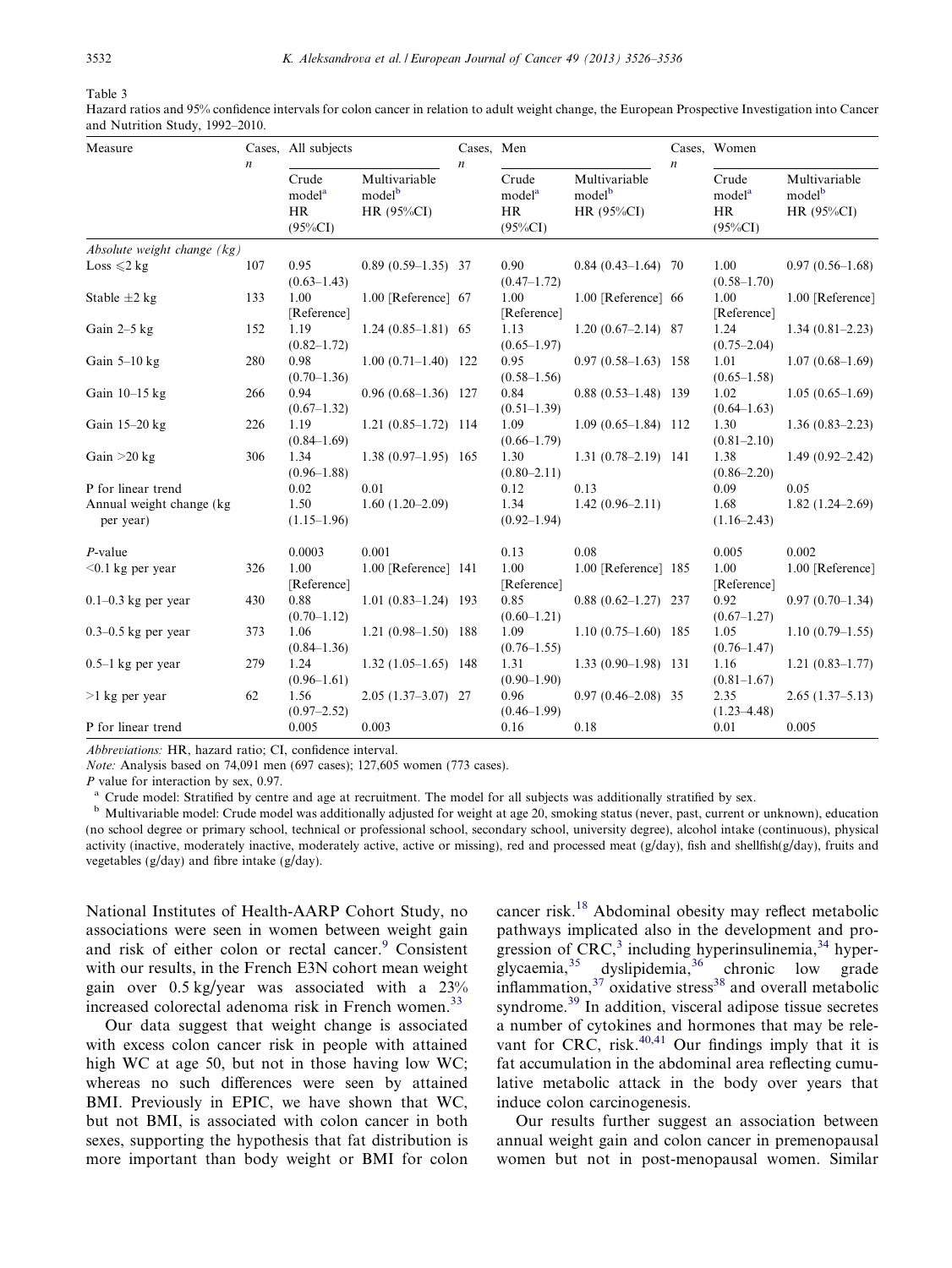<span id="page-7-0"></span>Hazard ratios and 95% confidence intervals for rectal cancer in relation to adult weight change, the European Prospective Investigation into Cancer and Nutrition Study, 1992–2010.

| Measure                                    | Cases,<br>$\boldsymbol{n}$ | All subjects                                           |                                                   | Cases,<br>$\boldsymbol{n}$ | Men                                                    |                                                   |                  | Women                                 |                                                      |
|--------------------------------------------|----------------------------|--------------------------------------------------------|---------------------------------------------------|----------------------------|--------------------------------------------------------|---------------------------------------------------|------------------|---------------------------------------|------------------------------------------------------|
|                                            |                            | Crude<br>model <sup>a</sup><br><b>HR</b><br>$(95\%CI)$ | Multivariable<br>model <sup>b</sup><br>HR (95%CI) |                            | Crude<br>model <sup>a</sup><br><b>HR</b><br>$(95\%CI)$ | Multivariable<br>model <sup>b</sup><br>HR (95%CI) | $\boldsymbol{n}$ | Crude<br>$modela$<br>HR<br>$(95\%CI)$ | Multivariable<br>model <sup>b</sup><br>HR $(95\%CI)$ |
| Absolute weight change (kg)                |                            |                                                        |                                                   |                            |                                                        |                                                   |                  |                                       |                                                      |
| $Loss \le 2 kg$                            | 63                         | 1.39<br>$(0.83 - 2.31)$                                | 1.37<br>$(0.81 - 2.32)$                           | 31                         | 1.17<br>$(0.56 - 2.43)$                                | 1.15<br>$(0.53 - 2.49)$                           | 32               | 1.71<br>$(0.83 - 3.51)$               | 1.77<br>$(0.84 - 3.76)$                              |
| Stable $\pm 2$ kg                          | 84                         | 1.00<br>[Reference]                                    | 1.00<br>[Reference]                               | 45                         | 1.00<br>[Reference]                                    | 1.00<br>[Reference]                               | 39               | 1.00<br>[Reference]                   | 1.00<br>[Reference]                                  |
| Gain $2-5$ kg                              | 98                         | 1.23<br>$(0.78 - 1.95)$                                | $1.24(0.77-$<br>1.99                              | 48                         | 0.70<br>$(0.35 - 1.42)$                                | 0.64<br>$(0.30 - 1.35)$                           | 50               | 2.03<br>$(1.08 - 3.80)$               | 2.15<br>$(1.12 - 4.11)$                              |
| Gain $5-10$ kg                             | 191                        | 1.35<br>$(0.92 - 1.99)$                                | 1.34<br>$(0.90 - 2.00)$                           | 107                        | 1.42<br>$(0.80 - 2.51)$                                | 1.37<br>$(0.74 - 2.52)$                           | 84               | 1.26<br>$(0.74 - 2.14)$               | 1.34<br>$(0.78 - 2.31)$                              |
| Gain $10-15$ kg                            | 191                        | 1.41<br>$(0.95-1.99)$                                  | 1.46<br>$(0.97 - 2.19)$                           | 103                        | 1.31<br>$(0.73 - 2.32)$                                | 1.28<br>$(0.69 - 2.35)$                           | 88               | 1.51<br>$(0.87 - 2.62)$               | 1.65<br>$(0.93 - 2.93)$                              |
| Gain 15-20 kg                              | 125                        | 1.44<br>$(0.94 - 2.21)$                                | 1.56<br>$(1.00-2.43)$                             | 72                         | 1.33<br>$(0.74 - 2.39)$                                | 1.22<br>$(0.65 - 2.30)$                           | 53               | 1.60<br>$(0.85 - 2.99)$               | 1.82<br>$(0.94 - 3.51)$                              |
| Gain $>20$ kg                              | 162                        | 1.36<br>$(0.90 - 2.04)$                                | 1.40<br>$(0.92 - 2.14)$                           | 91                         | 1.39<br>$(0.78 - 2.48)$                                | 1.36<br>$(0.73 - 2.52)$                           | 71               | 1.30<br>$(0.72 - 2.35)$               | 1.45<br>$(0.79 - 2.66)$                              |
| P for linear trend<br>Annual weight change |                            | 0.35<br>1.08                                           | 0.23<br>1.13                                      |                            | 0.12<br>1.40                                           | 0.16<br>1.42                                      |                  | 0.78<br>0.82                          | 0.96<br>0.82                                         |
| (kg per year)<br>$P$ - value               |                            | $(0.77-1.53)$<br>0.65                                  | $(0.79-1.62)$<br>0.51                             |                            | $(0.87 - 2.28)$<br>0.17                                | $(0.83 - 2.39)$<br>0.19                           |                  | $(0.50 - 1.35)$<br>0.44               | $(0.48 - 1.40)$<br>0.46                              |
| $< 0.1$ kg per year                        | 198                        | 1.00<br>Reference]                                     | 1.00<br>[Reference]                               | 103                        | 1.00<br>[Reference]                                    | 1.00<br>[Reference]                               | 95               | 1.00<br>[Reference]                   | 1.00<br>[Reference]                                  |
| $0.1-0.3$ kg per year                      | 293                        | 1.24<br>$(0.94 - 1.63)$                                | $1.21(0.95 -$<br>1.54)                            | 159                        | 1.40<br>$(0.94 - 2.09)$                                | 1.41<br>$(0.92 - 2.16)$                           | 134              | 1.14<br>$(0.78 - 1.66)$               | 1.18<br>$(0.79 - 1.78)$                              |
| $0.3-0.5$ kg per year                      | 229                        | 1.09<br>$(0.81 - 1.47)$                                | 1.08<br>$(0.83 - 1.39)$                           | 122                        | 1.20<br>$(0.77-1.86)$                                  | 1.17<br>$(0.74 - 1.86)$                           | 107              | 1.02<br>$(0.67-1.55)$                 | 1.12<br>$(0.72 - 1.73)$                              |
| $0.5-1$ kg per year                        | 175                        | 1.32<br>$(0.97-1.80)$                                  | 1.24<br>$(0.94 - 1.64)$                           | 106                        | 1.84<br>$(1.18 - 2.86)$                                | 1.83<br>$(1.14 - 2.93)$                           | 69               | 0.93<br>$(0.59 - 1.45)$               | 0.98<br>$(0.61 - 1.57)$                              |
| $>1$ kg per year                           | 19                         | 0.90<br>$(0.44 - 1.81)$                                | 0.79<br>$(0.43 - 1.47)$                           | 7                          | 1.17<br>$(0.43 - 3.15)$                                | 1.27<br>$(0.46 - 3.54)$                           | 12               | 0.72<br>$(0.26 - 1.94)$               | 0.62<br>$(0.22 - 1.81)$                              |
| P for linear trend                         |                            | 0.46                                                   | 0.33                                              |                            | 0.07                                                   | 0.08                                              |                  | 0.46                                  | 0.52                                                 |

Abbreviations: HR, hazard ratio; CI, confidence interval.

*Note:* Analysis based on 74,091 men (497cases); 127,605 women (417 cases); *P value for* interaction by sex, 0.82.<br><sup>a</sup> Crude model: Stratified by centre and age at recruitment. The model for all subjects was additionally

<sup>b</sup> Multivariable model: Crude model was additionally adjusted for weight at age 20, smoking status (never, past, current or unknown), education (no school degree or primary school, technical or professional school, secondary school, university degree), alcohol intake (continuous), physical activity (inactive, moderately inactive, moderately active, active or missing), red and processed meat ( $g$ /day), fish and shellfish( $g$ /day), fruits and vegetables (g/day) and fibre intake (g/day).

findings have been reported with regard to the association of obesity and  $\text{CRC}$ .<sup>[42,43](#page-9-0)</sup> It was hypothesised that oestrogen up-regulates IGF-I receptors in the colon, which in turn increases susceptibility to obesity-induced increased levels of insulin.[43,44](#page-9-0) While in premenopausal women oestrogen is mainly produced in ovaries, in menopause adipose tissue becomes the main source of this hormone. Oestrogen derived from the adipose tissue may supersede in lowering CRC risk in menopausal obese women. Thus, effect modification by menopausal status, was suggested to explain the inconsistent or weak findings in previous studies among women. In our data, though, no significant statistical interaction was observed by menopausal status or HRT use and

interpretation of findings is limited due to the low number of cases in sub-group analyses.

To our knowledge, our study is one of the largest prospective studies to date on weight change and CRC risk. The large sample size and long follow-up period allowed us to examine the relation by cancer site and sex with sufficient power. Another major strength of this study is that all anthropometric measures assessed at study recruitment were directly measured, in contrast to the self-reported data used in the majority of previous studies. Thus, non-differential misclassification of weight at age 50 should be minimal.

Our study has several limitations. We used long-term recall of body weight at age 20. However, previous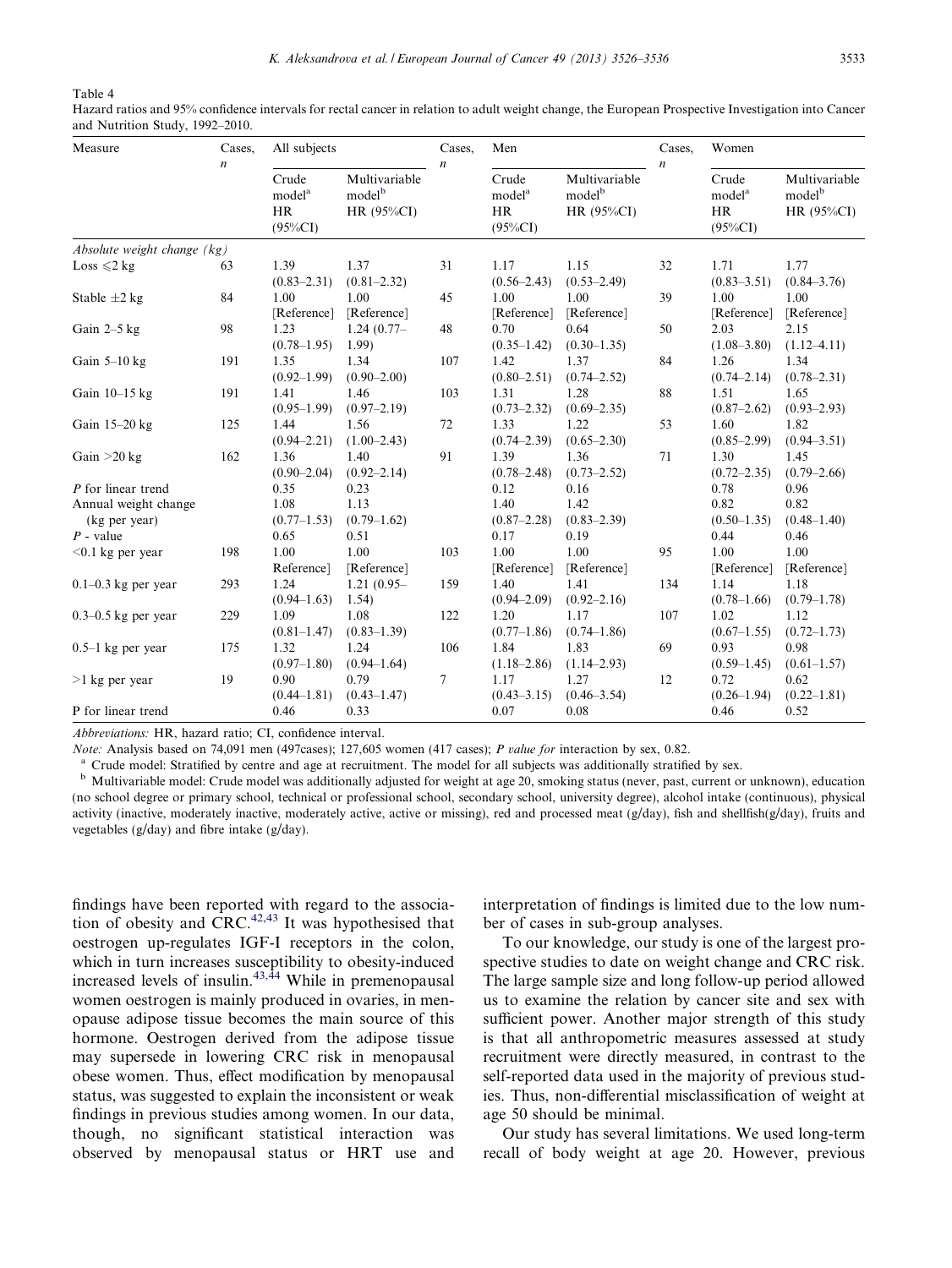<span id="page-8-0"></span>Multivariable-adjusted<sup>a</sup> hazard ratios and 95% confidence intervals for colorectal cancer in relation to annual weight change (kg per year), by selected anthropometric measures, the European Prospective Investigation in- Cancer and Nutrition Study, 1992–2010.

|                   | Cases, $n$                  | HR $(95\%CI)$                        | $\boldsymbol{P}$ | Cases, $n$                   | HR $(95\%CI)$                         | $\boldsymbol{P}$ | $\boldsymbol{P}_{\text{interaction}}$ |
|-------------------|-----------------------------|--------------------------------------|------------------|------------------------------|---------------------------------------|------------------|---------------------------------------|
|                   | Low BMI at age $20^b$       |                                      |                  | High BMI at age $20^b$       |                                       |                  |                                       |
| Colorectal cancer | 1151                        | $1.17(0.65 - 2.09)$                  | 0.60             | 1233                         | $1.40(0.94 - 2.09)$                   | 0.9              | 0.32                                  |
| Colon cancer      | 711                         | $1.28(0.59-2.75)$                    | 0.52             | 759                          | $1.53(0.93 - 2.53)$                   | 0.10             | 0.86                                  |
| Rectal cancer     | 405                         | $0.84(0.30-2.40)$                    | 0.75             | 509                          | $1.22(0.61-2.42)$                     | 0.57             | 0.20                                  |
|                   | Low BMI at age $50^{\circ}$ |                                      |                  | High BMI at age $50^{\circ}$ |                                       |                  |                                       |
| Colorectal cancer | 1016                        | $1.17(0.65 - 2.09)$                  | 0.61             | 1368                         | $1.40(0.94 - 2.09)$                   | 0.09             | 0.42                                  |
| Colon cancer      | 611                         | $1.28(0.60-2.75)$                    | 0.52             | 859                          | $1.52(0.93 - 2.53)$                   | 0.10             | 0.20                                  |
| Rectal cancer     | 405                         | $0.84(0.30-2.40)$                    | 0.74             | 509                          | $1.22(0.61-2.42)$                     | 0.57             | 0.60                                  |
|                   |                             | Low waist circumference at age $50d$ |                  |                              | High waist circumference at age $50d$ |                  |                                       |
| Colorectal cancer | 954                         | $1.06(0.63-1.79)$                    | 0.83             | 1430                         | $1.56(1.08-2.24)$                     | 0.02             | 0.09                                  |
| Colon cancer      | 554                         | $1.03(0.57-1.58)$                    | 0.92             | 916                          | $1.82(1.14 - 2.91)$                   | 0.01             | 0.02                                  |
| Rectal cancer     | 400                         | $0.92(0.34 - 2.51)$                  | 0.88             | 514                          | $1.21(0.66 - 2.20)$                   | 0.54             | 0.86                                  |

Abbreviations: HR, hazard ratio; CI, confidence interval.

<sup>a</sup> Multivariable model: Stratified by centre and age at recruitment, adjusted for weight at age 20, smoking status (never, past, current or unknown), education (no school degree or primary school, technical or professional school, secondary school, university degree or unknown), alcohol intake (continuous), physical activity (inactive, moderately inactive, moderately active, active or missing), red and processed meat (g/day), fish and shellfish(g/day), fruits and vegetables (g/day) and fibre intake (g/day);<br><sup>b</sup> BMI at age 20. Categories defined based on median sex-specific cutoff points: 22.6 kg/m<sup>2</sup> in men, 21.2 kg/m<sup>2</sup> in women;

<sup>c</sup> BMI at age 50 years (average age at study recruitment). Categories defined based on sex to specific median cutoff points: 26 kg/m<sup>2</sup> in men, 24.4 kg/m<sup>2</sup> in women;<br><sup>d</sup> Waist circumference categories defined based on median sex to specific cutoff points  $\geq 93.1$  cm in men,  $\geq 77$  cm in women.

validation studies of self-reports of past body weight over a similar period to that used in our study show moderate to strong correlations with measured weight in the range of 0.64–0.95 and the accuracy of selfreports has been generally supported in epidemiologic studies.[45–47](#page-9-0) An increase of BMI in earlier adulthood (25–40 years) has been more strongly associated with unfavorable metabolic profile than in later adulthood  $(40-55 \text{ years})^3$ ; however we were not able to differentiate between these time periods. Finally, although we adjusted our analyses for a wide range of potentially confounding factors we cannot exclude the possibility of residual confounding by other unmeasured factors.

In conclusion, our data suggest that weight gain during adult life is associated with colon cancer in men and women, independent of BMI at age 20 and other potential CRC risk factors; whereas no association was seen for rectal cancer. The risk was particularly higher in abdominally obese people usually characterised by unfavorable metabolic profile. This evidence adds to the rationale of investing in weight control management and metabolic health maintenance in early adulthood for the prevention of colon cancer.

## Conflict of interest statement

None declared.

## Acknowledgments

We thank Ellen Kohlsdorf (EPIC-Potsdam, Germany) for her work on data management and technical assistance. We thank all participants in the EPIC study for their outstanding cooperation.

# Appendix A. Supplementary data

Supplementary data associated with this article can be found, in the online version, at [http://dx.doi.org/](http://dx.doi.org/10.1016/j.ejca.2013.06.021) [10.1016/j.ejca.2013.06.021.](http://dx.doi.org/10.1016/j.ejca.2013.06.021)

# **References**

- 1. [Ferlay J, Shin HR, Bray F, et al. Estimates of worldwide burden of](http://refhub.elsevier.com/S0959-8049(13)00496-6/h0005) [cancer in 2008: GLOBOCAN 2008.](http://refhub.elsevier.com/S0959-8049(13)00496-6/h0005) Int J Cancer 2010;127[:2893–917](http://refhub.elsevier.com/S0959-8049(13)00496-6/h0005).
- 2. Research WCRFAICR. Continuous update project report summary. Food, nutrition, physical activity, and the prevention of colorectal cancer. 2011. Available from: [http://www.wcrf.org/](http://www.wcrf.org/PDFs/Colorectal-cancer-report-summary-2011.pdf) [PDFs/Colorectal-cancer-report-summary-2011.pdf.](http://www.wcrf.org/PDFs/Colorectal-cancer-report-summary-2011.pdf)
- 3. [Montonen J, Boeing H, Schleicher E, Fritsche A, Pischon T.](http://refhub.elsevier.com/S0959-8049(13)00496-6/h0010) [Association of changes in body mass index during earlier](http://refhub.elsevier.com/S0959-8049(13)00496-6/h0010) [adulthood and later adulthood with circulating obesity biomarker](http://refhub.elsevier.com/S0959-8049(13)00496-6/h0010) [concentrations in middle-aged men and women.](http://refhub.elsevier.com/S0959-8049(13)00496-6/h0010) Diabetologia 2011;54[:1676–83](http://refhub.elsevier.com/S0959-8049(13)00496-6/h0010).
- 4. [Sun Q, Townsend MK, Okereke OI, et al. Adiposity and weight](http://refhub.elsevier.com/S0959-8049(13)00496-6/h0015) [change in mid-life in relation to healthy survival after age 70 in](http://refhub.elsevier.com/S0959-8049(13)00496-6/h0015) [women: prospective cohort study.](http://refhub.elsevier.com/S0959-8049(13)00496-6/h0015) BMJ 2009;339:b3796.
- 5. International Agency for Research on Cancer. Weight control and physical activity. IARC-WHO. Handbook of cancer prevention, Vol. 6; 2002. p. 1–315.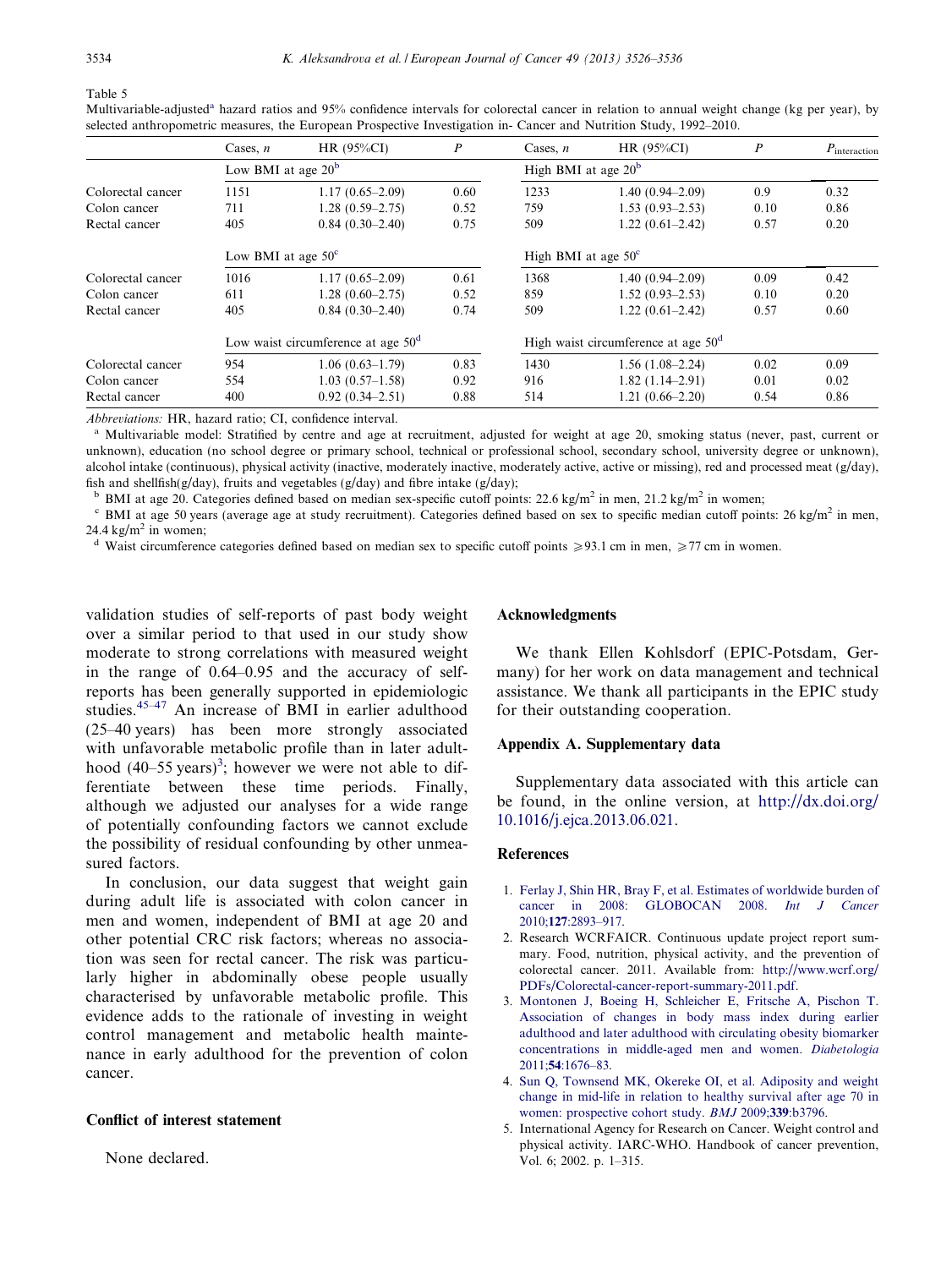- <span id="page-9-0"></span>6. [Nomura A, Heilbrun LK, Stemmermann GN. Body mass index as](http://refhub.elsevier.com/S0959-8049(13)00496-6/h0020) [a predictor of cancer in men.](http://refhub.elsevier.com/S0959-8049(13)00496-6/h0020) J Natl Cancer Inst 1985;74:319–23.
- 7. [Thygesen LC, Gronbaek M, Johansen C, et al. Prospective weight](http://refhub.elsevier.com/S0959-8049(13)00496-6/h0025) [change and colon cancer risk in male US health professionals.](http://refhub.elsevier.com/S0959-8049(13)00496-6/h0025) Int [J Cancer](http://refhub.elsevier.com/S0959-8049(13)00496-6/h0025) 2008;123:1160–5.
- 8. [Bassett JK, Severi G, English DR, et al. Body size, weight change,](http://refhub.elsevier.com/S0959-8049(13)00496-6/h0030) and risk of colon cancer. [Cancer Epidemiol Biomarkers Prev](http://refhub.elsevier.com/S0959-8049(13)00496-6/h0030) 2010;19[:2978–86.](http://refhub.elsevier.com/S0959-8049(13)00496-6/h0030)
- 9. [Renehan AG, Flood A, Adams KF, et al. Body mass index at](http://refhub.elsevier.com/S0959-8049(13)00496-6/h0035) [different adult ages, weight change, and colorectal cancer risk in](http://refhub.elsevier.com/S0959-8049(13)00496-6/h0035) [the National Institutes of Health–AARP cohort.](http://refhub.elsevier.com/S0959-8049(13)00496-6/h0035) Am J Epidemiol 2012;176[:1130–40.](http://refhub.elsevier.com/S0959-8049(13)00496-6/h0035)
- 10. [Campbell PT, Cotterchio M, Dicks E, et al. Excess body weight](http://refhub.elsevier.com/S0959-8049(13)00496-6/h0040) [and colorectal cancer risk in Canada: associations in subgroups of](http://refhub.elsevier.com/S0959-8049(13)00496-6/h0040) [clinically defined familial risk of cancer.](http://refhub.elsevier.com/S0959-8049(13)00496-6/h0040) Cancer Epidemiol [Biomarkers Prev](http://refhub.elsevier.com/S0959-8049(13)00496-6/h0040) 2007;16:1735–44.
- 11. [Le Marchand L, Wilkens LR, Kolonel LN, Hankin JH, Lyu LC.](http://refhub.elsevier.com/S0959-8049(13)00496-6/h0045) [Associations of sedentary lifestyle, obesity, smoking, alcohol use,](http://refhub.elsevier.com/S0959-8049(13)00496-6/h0045) [and diabetes with the risk of colorectal cancer.](http://refhub.elsevier.com/S0959-8049(13)00496-6/h0045) Cancer Res 1997;57[:4787–94.](http://refhub.elsevier.com/S0959-8049(13)00496-6/h0045)
- 12. [Campbell PT, Jacobs ET, Ulrich CM, et al. Case–control study of](http://refhub.elsevier.com/S0959-8049(13)00496-6/h0050) [overweight, obesity, and colorectal cancer risk, overall and by](http://refhub.elsevier.com/S0959-8049(13)00496-6/h0050) [tumor microsatellite instability status.](http://refhub.elsevier.com/S0959-8049(13)00496-6/h0050) J Natl Cancer Inst 2010;102[:391–400.](http://refhub.elsevier.com/S0959-8049(13)00496-6/h0050)
- 13. [Kono S, Handa K, Hayabuchi H, et al. Obesity, weight gain and](http://refhub.elsevier.com/S0959-8049(13)00496-6/h0055) [risk of colon adenomas in Japanese men.](http://refhub.elsevier.com/S0959-8049(13)00496-6/h0055) Jpn J Cancer Res 1999;90[:805–11.](http://refhub.elsevier.com/S0959-8049(13)00496-6/h0055)
- 14. [Aleksandrova K, Nimptsch K, Pischon T. Obesity and colorectal](http://refhub.elsevier.com/S0959-8049(13)00496-6/h0060) cancer. [Front Biosci](http://refhub.elsevier.com/S0959-8049(13)00496-6/h0060) 2013;5:61–77.
- 15. [Tamakoshi K, Wakai K, Kojima M, et al. A prospective study of](http://refhub.elsevier.com/S0959-8049(13)00496-6/h0065) [body size and colon cancer mortality in Japan: the JACC study.](http://refhub.elsevier.com/S0959-8049(13)00496-6/h0065) [Int J Obes Relat Metab Disord](http://refhub.elsevier.com/S0959-8049(13)00496-6/h0065) 2004;28:551–8.
- 16. [Nock NL, Thompson CL, Tucker TC, Berger NA, Li L.](http://refhub.elsevier.com/S0959-8049(13)00496-6/h0070) [Associations between obesity and changes in adult BMI over](http://refhub.elsevier.com/S0959-8049(13)00496-6/h0070) [time and colon cancer risk.](http://refhub.elsevier.com/S0959-8049(13)00496-6/h0070) Obesity (Silver Spring) 2008;16[:1099–104.](http://refhub.elsevier.com/S0959-8049(13)00496-6/h0070)
- 17. [Jacobs-van der Bruggen MA, Spijkerman A, van Baal PH, et al.](http://refhub.elsevier.com/S0959-8049(13)00496-6/h0075) [Weight change and incident diabetes: addressing an unresolved](http://refhub.elsevier.com/S0959-8049(13)00496-6/h0075) issue. [Am J Epidemiol](http://refhub.elsevier.com/S0959-8049(13)00496-6/h0075) 2010;172:263–70.
- 18. [Pischon T, Lahmann PH, Boeing H, et al. Body size and risk of](http://refhub.elsevier.com/S0959-8049(13)00496-6/h0080) [colon and rectal cancer in the European prospective investigation](http://refhub.elsevier.com/S0959-8049(13)00496-6/h0080) [into cancer and nutrition \(EPIC\).](http://refhub.elsevier.com/S0959-8049(13)00496-6/h0080) J Natl Cancer Inst 2006;98[:920–31.](http://refhub.elsevier.com/S0959-8049(13)00496-6/h0080)
- 19. [Lahmann PH, Schulz M, Hoffmann K, et al. Long-term weight](http://refhub.elsevier.com/S0959-8049(13)00496-6/h0085) [change and breast cancer risk: the European prospective investi](http://refhub.elsevier.com/S0959-8049(13)00496-6/h0085)[gation into cancer and nutrition \(EPIC\).](http://refhub.elsevier.com/S0959-8049(13)00496-6/h0085) Br J Cancer 2005;93[:582–9.](http://refhub.elsevier.com/S0959-8049(13)00496-6/h0085)
- 20. [Resnick HE, Valsania P, Halter JB, Lin X. Relation of weight gain](http://refhub.elsevier.com/S0959-8049(13)00496-6/h0090) [and weight loss on subsequent diabetes risk in overweight adults.](http://refhub.elsevier.com/S0959-8049(13)00496-6/h0090) J [Epidemiol Community Health](http://refhub.elsevier.com/S0959-8049(13)00496-6/h0090) 2000;54:596–602.
- 21. [Durrleman S, Simon R. Flexible regression models with cubic](http://refhub.elsevier.com/S0959-8049(13)00496-6/h0095) splines. [Stat Med](http://refhub.elsevier.com/S0959-8049(13)00496-6/h0095) 1989;8:551–61.
- 22. [Marrero JA, Fontana RJ, Fu S, et al. Alcohol, tobacco and](http://refhub.elsevier.com/S0959-8049(13)00496-6/h0100) [obesity are synergistic risk factors for hepatocellular carcinoma.](http://refhub.elsevier.com/S0959-8049(13)00496-6/h0100) J [Hepatol](http://refhub.elsevier.com/S0959-8049(13)00496-6/h0100) 2005;42:218–24.
- 23. [Oxentenko AS, Bardia A, Vierkant RA, et al. Body size and](http://refhub.elsevier.com/S0959-8049(13)00496-6/h0105) [incident colorectal cancer: a prospective study of older women.](http://refhub.elsevier.com/S0959-8049(13)00496-6/h0105) [Cancer Prev Res \(Phila\)](http://refhub.elsevier.com/S0959-8049(13)00496-6/h0105) 2010;3:1608–20.
- 24. [Bird CL, Frankl HD, Lee ER, Haile RW. Obesity, weight gain,](http://refhub.elsevier.com/S0959-8049(13)00496-6/h0110) [large weight changes, and adenomatous polyps of the left colon](http://refhub.elsevier.com/S0959-8049(13)00496-6/h0110) and rectum. [Am J Epidemiol](http://refhub.elsevier.com/S0959-8049(13)00496-6/h0110) 1998;147:670–80.
- 25. [Lubin F, Rozen P, Arieli B, et al. Nutritional and lifestyle habits](http://refhub.elsevier.com/S0959-8049(13)00496-6/h0115) [and water–fiber interaction in colorectal adenoma etiology.](http://refhub.elsevier.com/S0959-8049(13)00496-6/h0115) Cancer [Epidemiol Biomarkers Prev](http://refhub.elsevier.com/S0959-8049(13)00496-6/h0115) 1997;6:79–85.
- 26. [Martinez ME, Giovannucci E, Spiegelman D, et al. Leisure](http://refhub.elsevier.com/S0959-8049(13)00496-6/h0120)[time physical activity, body size, and colon cancer in women.](http://refhub.elsevier.com/S0959-8049(13)00496-6/h0120) [Nurses' health study research group.](http://refhub.elsevier.com/S0959-8049(13)00496-6/h0120) J Natl Cancer Inst 1997;89[:948–55.](http://refhub.elsevier.com/S0959-8049(13)00496-6/h0120)
- 27. [Rapp K, Klenk J, Ulmer H, et al. Weight change and cancer risk](http://refhub.elsevier.com/S0959-8049(13)00496-6/h0125) [in a cohort of more than 65,000 adults in Austria.](http://refhub.elsevier.com/S0959-8049(13)00496-6/h0125) Ann Oncol 2008;19[:641–8.](http://refhub.elsevier.com/S0959-8049(13)00496-6/h0125)
- 28. [Friedenreich C, Norat T, Steindorf K, et al. Physical activity and](http://refhub.elsevier.com/S0959-8049(13)00496-6/h0130) [risk of colon and rectal cancers: the European prospective](http://refhub.elsevier.com/S0959-8049(13)00496-6/h0130) [investigation into cancer and nutrition.](http://refhub.elsevier.com/S0959-8049(13)00496-6/h0130) Cancer Epidemiol Bio[markers Prev](http://refhub.elsevier.com/S0959-8049(13)00496-6/h0130) 2006;15:2398–407.
- 29. [Aleksandrova K, Nimptsch K, Pischon T. Influence of obesity and](http://refhub.elsevier.com/S0959-8049(13)00496-6/h0135) [related metabolic alterations on colorectal cancer risk.](http://refhub.elsevier.com/S0959-8049(13)00496-6/h0135) Curr Nutr Rep [2013;](http://refhub.elsevier.com/S0959-8049(13)00496-6/h0135)2:1–9.
- 30. [Aune D, Chan DS, Lau R, et al. Dietary fibre, whole grains, and](http://refhub.elsevier.com/S0959-8049(13)00496-6/h0140) [risk of colorectal cancer: systematic review and dose–response](http://refhub.elsevier.com/S0959-8049(13)00496-6/h0140) [meta-analysis of prospective studies.](http://refhub.elsevier.com/S0959-8049(13)00496-6/h0140) BMJ 2011;343:d6617.
- 31. [Du H, Van der AD, Boshuizen HC, et al. Dietary fiber and](http://refhub.elsevier.com/S0959-8049(13)00496-6/h0145) [subsequent changes in body weight and waist circumference in](http://refhub.elsevier.com/S0959-8049(13)00496-6/h0145) [European men and women.](http://refhub.elsevier.com/S0959-8049(13)00496-6/h0145) Am J Clin Nutr 2010;91:329–36.
- 32. [Colditz GA, Coakley E. Weight, weight gain, activity, and](http://refhub.elsevier.com/S0959-8049(13)00496-6/h0150) [major illnesses: the Nurses' health study.](http://refhub.elsevier.com/S0959-8049(13)00496-6/h0150) Int J Sports Med 1997;18[\(Suppl. 3\):S162–70](http://refhub.elsevier.com/S0959-8049(13)00496-6/h0150).
- 33. [Morois S, Mesrine S, Josset M, Clavel-Chapelon F, Boutron-](http://refhub.elsevier.com/S0959-8049(13)00496-6/h0155)[Ruault MC. Anthropometric factors in adulthood and risk of](http://refhub.elsevier.com/S0959-8049(13)00496-6/h0155) [colorectal adenomas: the French E3N-EPIC prospective cohort.](http://refhub.elsevier.com/S0959-8049(13)00496-6/h0155) [Am J Epidemiol](http://refhub.elsevier.com/S0959-8049(13)00496-6/h0155) 2010;172:1166–80.
- 34. [Jenab M, Riboli E, Cleveland RJ, et al. Serum C-peptide, IGFBP-](http://refhub.elsevier.com/S0959-8049(13)00496-6/h0160)[1 and IGFBP-2 and risk of colon and rectal cancers in the](http://refhub.elsevier.com/S0959-8049(13)00496-6/h0160) [European prospective investigation into cancer and nutrition.](http://refhub.elsevier.com/S0959-8049(13)00496-6/h0160) Int J Cancer 2007;121[:368–76](http://refhub.elsevier.com/S0959-8049(13)00496-6/h0160).
- 35. [Rinaldi S, Rohrmann S, Jenab M, et al. Glycosylated hemoglobin](http://refhub.elsevier.com/S0959-8049(13)00496-6/h0165) [and risk of colorectal cancer in men and women, the European](http://refhub.elsevier.com/S0959-8049(13)00496-6/h0165) [prospective investigation into cancer and nutrition.](http://refhub.elsevier.com/S0959-8049(13)00496-6/h0165) Cancer [Epidemiol Biomarkers Prev](http://refhub.elsevier.com/S0959-8049(13)00496-6/h0165) 2008;17:3108–15.
- 36. [van Duijnhoven FJ, Bueno-De-Mesquita HB, Calligaro M, et al.](http://refhub.elsevier.com/S0959-8049(13)00496-6/h0170) [Blood lipid and lipoprotein concentrations and colorectal cancer](http://refhub.elsevier.com/S0959-8049(13)00496-6/h0170) [risk in the European prospective investigation into cancer and](http://refhub.elsevier.com/S0959-8049(13)00496-6/h0170) nutrition. Gut 2011;60[:1094–102.](http://refhub.elsevier.com/S0959-8049(13)00496-6/h0170)
- 37. [Aleksandrova K, Jenab M, Boeing H, et al. Circulating C-reactive](http://refhub.elsevier.com/S0959-8049(13)00496-6/h0175) [protein concentrations and risks of colon and rectal cancer: a](http://refhub.elsevier.com/S0959-8049(13)00496-6/h0175) [nested case–control study within the European prospective inves](http://refhub.elsevier.com/S0959-8049(13)00496-6/h0175)[tigation into cancer and nutrition.](http://refhub.elsevier.com/S0959-8049(13)00496-6/h0175) Am J Epidemiol 2010;172[:407–18.](http://refhub.elsevier.com/S0959-8049(13)00496-6/h0175)
- 38. [Leufkens AM, van Duijnhoven FJ, Woudt SH, et al. Biomarkers](http://refhub.elsevier.com/S0959-8049(13)00496-6/h0180) [of oxidative stress and risk of developing colorectal cancer: a](http://refhub.elsevier.com/S0959-8049(13)00496-6/h0180) [cohort-nested case–control study in the European prospective](http://refhub.elsevier.com/S0959-8049(13)00496-6/h0180) [investigation into cancer and nutrition.](http://refhub.elsevier.com/S0959-8049(13)00496-6/h0180) Am J Epidemiol 2012;175[:653–63.](http://refhub.elsevier.com/S0959-8049(13)00496-6/h0180)
- 39. [Aleksandrova K, Boeing H, Jenab M, et al. Metabolic syndrome](http://refhub.elsevier.com/S0959-8049(13)00496-6/h0185) [and risks of colon and rectal cancer: the European prospective](http://refhub.elsevier.com/S0959-8049(13)00496-6/h0185) [investigation into cancer and nutrition study.](http://refhub.elsevier.com/S0959-8049(13)00496-6/h0185) Cancer Prev Res 2011;4[:1873–83.](http://refhub.elsevier.com/S0959-8049(13)00496-6/h0185)
- 40. [Aleksandrova K, Boeing H, Jenab M, et al. Leptin and soluble](http://refhub.elsevier.com/S0959-8049(13)00496-6/h0190) [leptin receptor in risk of colorectal cancer in the European](http://refhub.elsevier.com/S0959-8049(13)00496-6/h0190) [prospective investigation into cancer and nutrition cohort.](http://refhub.elsevier.com/S0959-8049(13)00496-6/h0190) Cancer Res 2012;72[:5328–37.](http://refhub.elsevier.com/S0959-8049(13)00496-6/h0190)
- 41. [Aleksandrova K, Boeing H, Jenab M, et al. Total and high](http://refhub.elsevier.com/S0959-8049(13)00496-6/h0195)[molecular weight adiponectin and risk of colorectal cancer: the](http://refhub.elsevier.com/S0959-8049(13)00496-6/h0195) [European prospective investigation into cancer and nutrition](http://refhub.elsevier.com/S0959-8049(13)00496-6/h0195) study. [Carcinogenesis](http://refhub.elsevier.com/S0959-8049(13)00496-6/h0195) 2012;33:1211–8.
- 42. [Terry PD, Miller AB, Rohan TE. Obesity and colorectal cancer](http://refhub.elsevier.com/S0959-8049(13)00496-6/h0200) [risk in women.](http://refhub.elsevier.com/S0959-8049(13)00496-6/h0200) Gut 2002;51:191–4.
- 43. [Terry P, Giovannucci E, Bergkvist L, Holmberg L, Wolk A. Body](http://refhub.elsevier.com/S0959-8049(13)00496-6/h0205) [weight and colorectal cancer risk in a cohort of Swedish women:](http://refhub.elsevier.com/S0959-8049(13)00496-6/h0205) [relation varies by age and cancer site.](http://refhub.elsevier.com/S0959-8049(13)00496-6/h0205) Br J Cancer 2001;85:346–9.
- 44. [Slattery ML, Ballard-Barbash R, Edwards S, Caan BJ, Potter JD.](http://refhub.elsevier.com/S0959-8049(13)00496-6/h0210) [Body mass index and colon cancer: an evaluation of the modifying](http://refhub.elsevier.com/S0959-8049(13)00496-6/h0210) [effects of estrogen \(United States\).](http://refhub.elsevier.com/S0959-8049(13)00496-6/h0210) Cancer Causes Control 2003;14[:75–84.](http://refhub.elsevier.com/S0959-8049(13)00496-6/h0210)
- 45. [Kovalchik S. Validity of adult lifetime self-reported body weight.](http://refhub.elsevier.com/S0959-8049(13)00496-6/h0215) [Public Health Nutr](http://refhub.elsevier.com/S0959-8049(13)00496-6/h0215) 2009;12:1072–7.